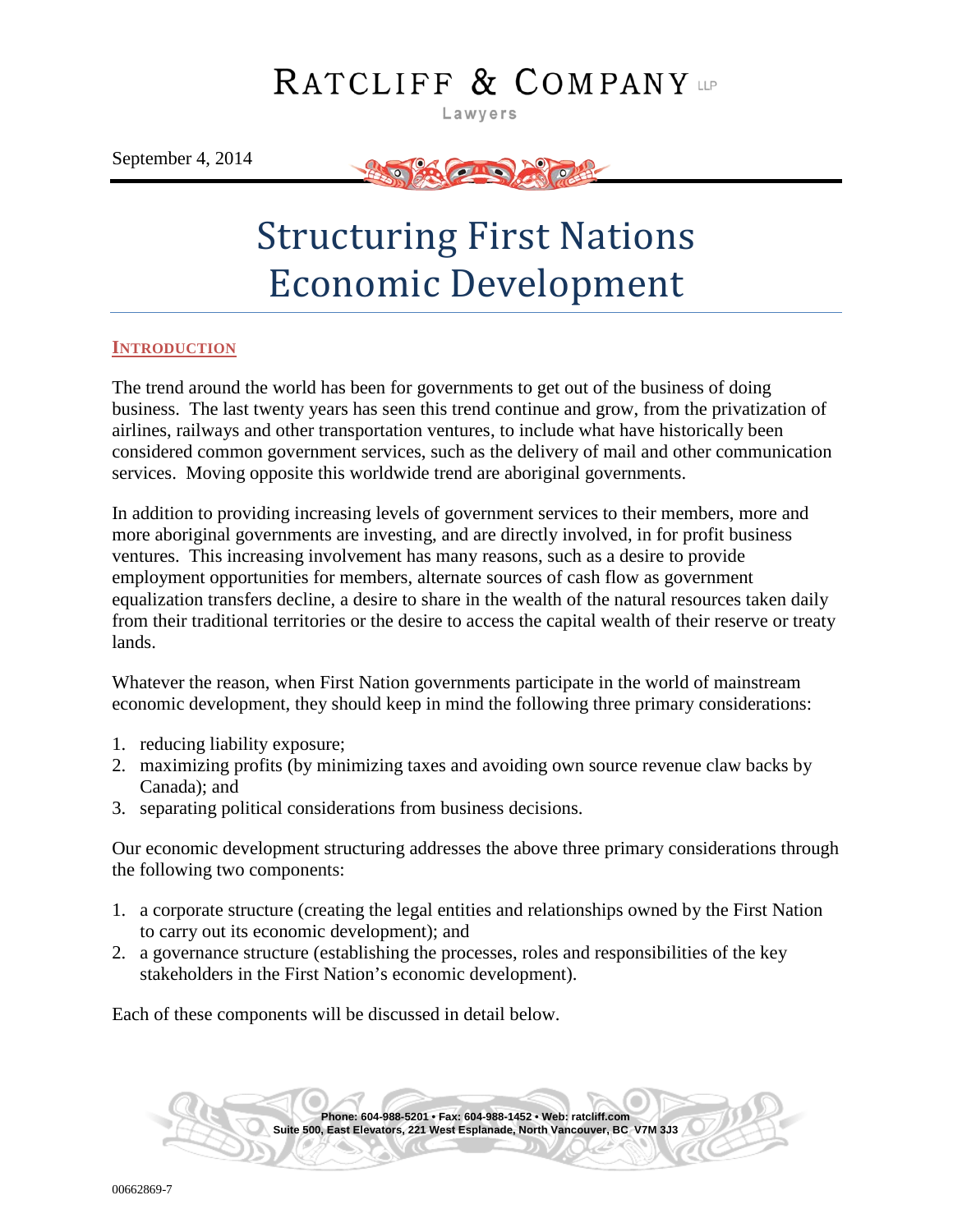## <span id="page-1-1"></span>**RATCLIFF & COMPANY LLP'S EXPERIENCE**

Ratcliff & Company LLP is one of Canada's leading law firms representing First Nations on issues of concern to them. Our First Nations practice has been a cornerstone of our firm for almost 50 years. We have assisted First Nations with successfully asserting and establishing their aboriginal rights and land claims, negotiating and implementing treaties and other landmark agreements, regaining lost lands, and developing profitable and successful business and land development opportunities. Through all of these areas we seek to help First Nations increase the wealth and prosperity of their communities and protect and promote their distinct and vibrant cultures.

A significant part of our work consists of assisting First Nations across British Columbia in structuring their economic development opportunities, both on and off their reserve lands or treaty lands. Based on what we have learned from that experience and from our review of the Harvard Project<sup>[1](#page-1-0)</sup> reports, we have developed a model for structuring economic development for First Nations that we believe is un-paralleled. We have assisted well over a dozen First Nations with implementing these corporate structures and governance structures over the past number of years.

## <span id="page-1-2"></span>**CORPORATE STRUCTURE**

Our corporate structuring addresses the first and second primary considerations for First Nations when they engage in economic development: reducing liability exposure and maximizing profits (by minimizing taxes and avoiding own source revenue claw backs by Canada).

## <span id="page-1-3"></span>*Liability protection*

The most common way to reduce liability exposure is to use a separate incorporated legal entity to pursue the economic development opportunity, such as a corporation. The advantage of this is, as the shareholder of a corporation, the liability for the business operations remains with that separate legal entity and should not flow back to the First Nation. The disadvantage is that a corporation is taxable. This conflicts with the second primary consideration of maximizing profits by minimizing taxes.

<span id="page-1-0"></span><sup>&</sup>lt;sup>1</sup> Founded by Professors Stephen Cornell and Joseph P. Kalt at Harvard University in 1987, the Harvard Project on American Indian Economic Development (Harvard Project) is housed within the Malcolm Wiener Center for Social Policy at the John F. Kennedy School of Government, Harvard University. Through applied research and service, the Harvard Project aims to understand and foster the conditions under which sustained, self-determined social and economic development is achieved among American Indian nations. For over two decades, the Harvard Project has undertaken hundreds of research studies and advisory projects. Results of Harvard Project research are published widely. Summary treatments are provided in "Reloading the Dice: Improving the Chances of Economic Development on American Indian Reservations" (Cornell and Kalt) and "Sovereignty and Nation-Building: The Development Challenge in Indian Country Today" (Cornell and Kalt). [Extract from http://hpaied.org/abouthpaied/overview.]

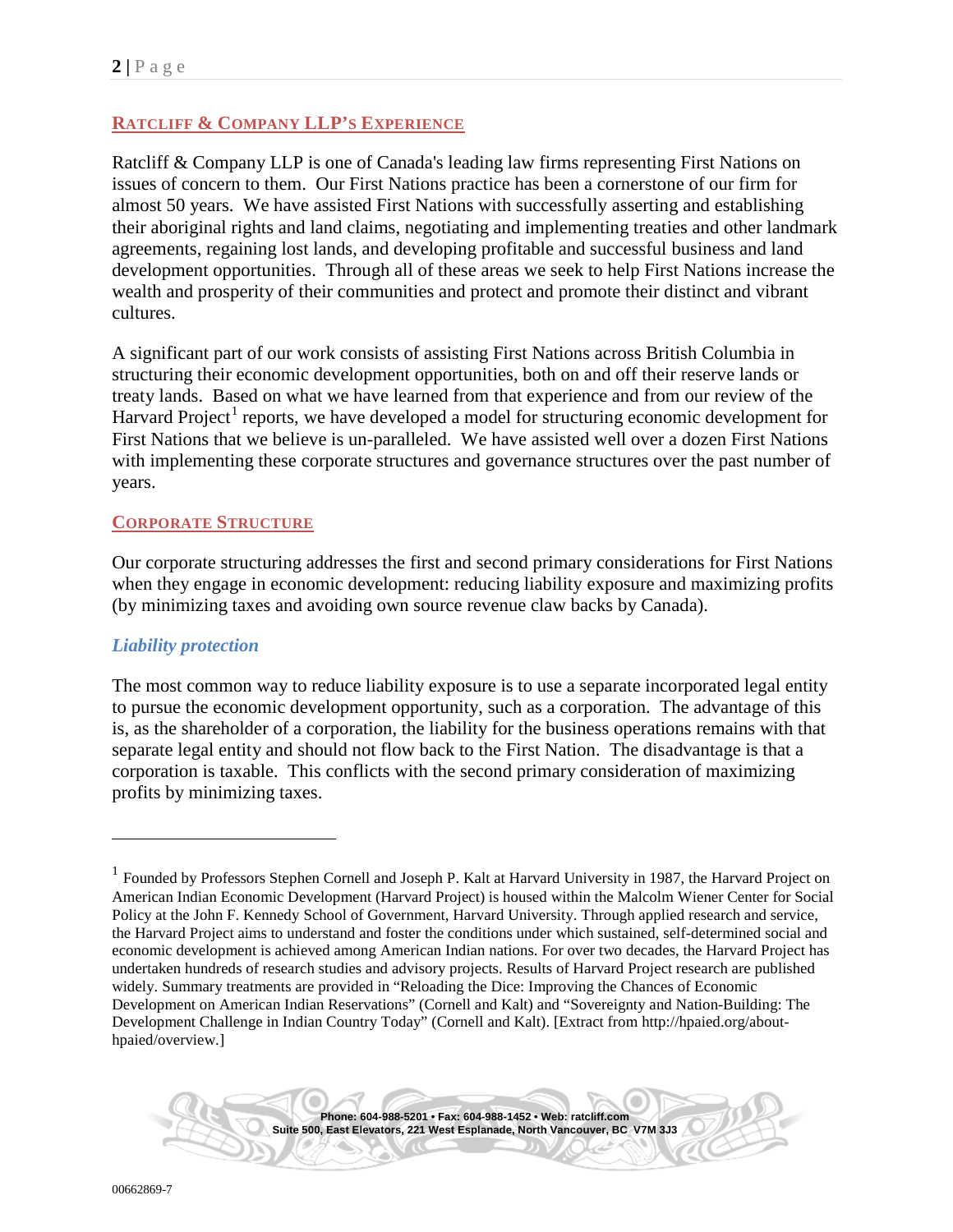## <span id="page-2-1"></span>*Avoiding tax*

A Indian band, in most cases, should be tax exempt as a "public body performing the function of government" under section 149(1)(c) of the *Income Tax Act*. A modern Treaty First Nation, either under the terms of its Treaty or a side agreement to the Treaty, is typically tax exempt as a "public body performing the function of government" under section 149(1)(c) of the *Income Tax Act*.

There is a principle in Canadian Constitutional law that one government does not tax another government. This underlies the public policy behind section 149(1) of the *Income Tax Act.* What the Canada Revenue Agency ("CRA") looks for in determining whether or not an entity is a "public body performing the function of government" involves a two-part test.<sup>[2](#page-2-0)</sup> Firstly, is the entity a "public body" and secondly, is it "performing a function of government"?

The factors the CRA considers in determining whether or not an entity is a "public body" include the following:

- Does the entity's existence and authority arise from statute?
- Does the entity have a governance purpose and is it accountable to those governed (election procedures are one form of that accountability)?
- Does the entity have functions and carry out transactions for the benefit of the community over which it has authority?

The factors the CRA considers in determining whether or not an entity is a "performing a function of government" include the following:

- Does the entity carry out activities undertaken to meet a governance role within a geographic area?
- Has the entity enacted laws and imposed taxes?
- Has the entity been involved in negotiating and implementing a treaty with Canada, a province or territorial government?
- Has the entity been providing government services (such as services relating to education, health care, protection of the environment, management of natural resources, land use designations, water, sewage, waste, infrastructure, public transit, police and fire protection, ambulance, services, social services, etc.)?

For a First Nation that meets these criteria, it is a "public body performing the function of government" and is tax exempt under section  $149(1)(c)$  of the Income Tax Act. To have a degree of clarity on this point, however, requires a First Nation to obtain a ruling from the CRA



<span id="page-2-0"></span><sup>&</sup>lt;sup>2</sup> See CRA statement "Qualified Donee – Municipal or Public Body Performing a Function of Government in Canada" dated March 7, 2013 at [http://www.cra-arc.gc.ca/chrts-gvng/qlfd-dns/mncplpblcbds-ltr-eng.html.](http://www.cra-arc.gc.ca/chrts-gvng/qlfd-dns/mncplpblcbds-ltr-eng.html)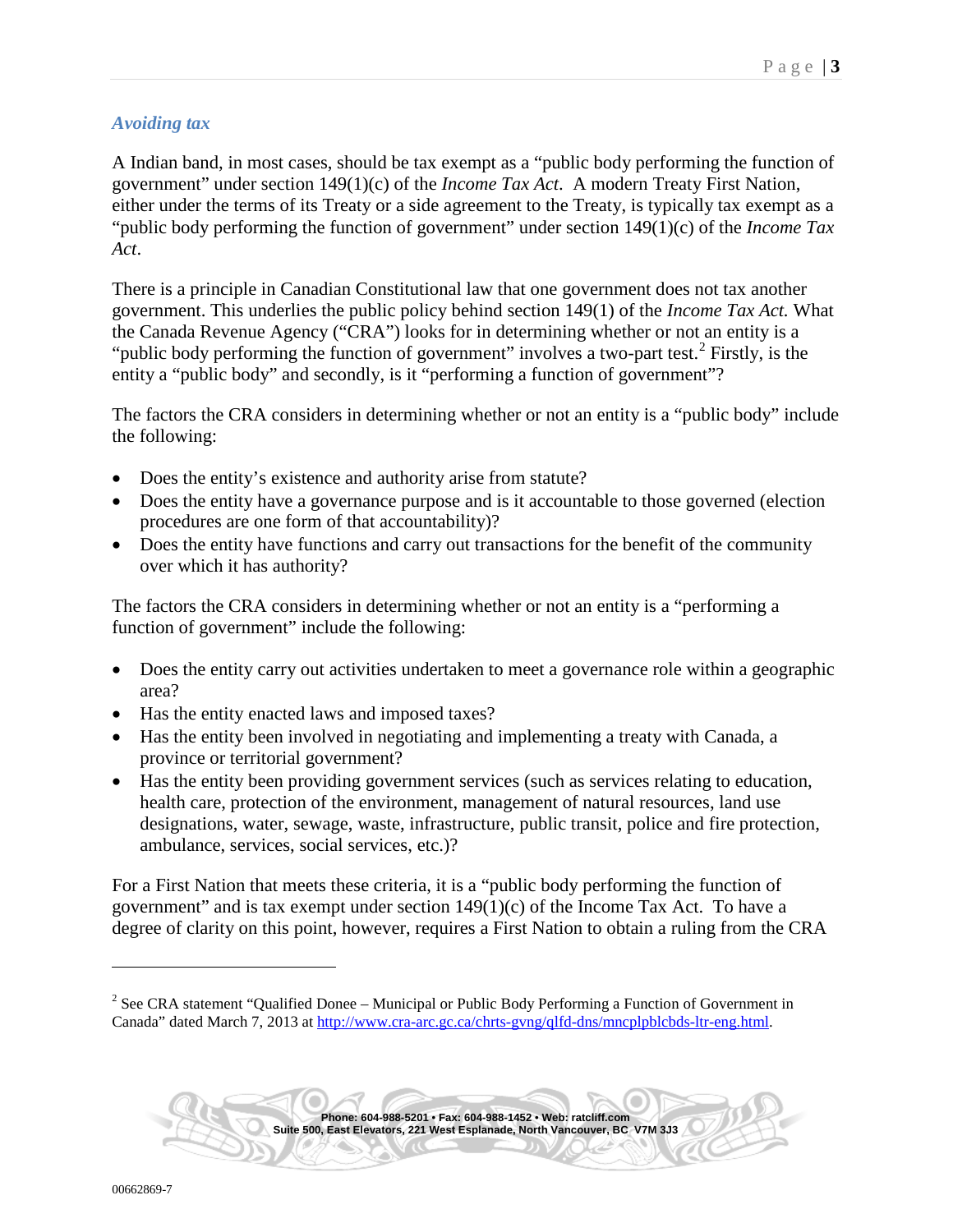on the question. Such a ruling is not required for most Treaty First Nations since their designation as a "public body performing the function of government" is certain, either under the terms of its Treaty or a side agreement to that Treaty. However, advance rulings from the CRA are always qualified by the CRA saying they are not bound by the advance ruling and are free to take a contrary position in the future.

For business opportunities on the First Nation's own reserves or treaty lands, this tax exempt status will be extended by section 149(1)(d.5) of the *Income Tax Act* to a corporation that is at least 90% owned by the First Nation, provided that 90% of the corporation's income is earned on the reserve or treaty lands of that First Nation.<sup>[3](#page-3-0)</sup> In addition, the tax exempt status under section 149(1)(d.5) would extend to a corporation of which the First Nation and one or more additional tax-exempt First Nations or Canadian municipalities collectively own at least 90% of the capital, provided that 90% of the corporation's income is earned within the boundaries of the reserve or treaty lands of the First Nation owners and, if applicable, within the boundaries of the municipal owners. However, 100% of the income of a corporation is fully taxable if the corporation is more than 10% owned by entities that are not tax exempt First Nations or Canadian municipalities or if more than 10% of the corporation's income is earned outside the boundaries of its First Nation and municipal owners.

For a First Nation that is tax exempt under section 149(1)(c) of the *Income Tax Act*, utilizing a corporation for business activities on that First Nation's reserves or treaty lands provides limited liability protection to the First Nation (as shareholder) and should minimize any taxes that must be paid, thereby meeting the first two primary considerations set out above. However, utilizing a corporation to pursue economic development opportunities that involve other owners which are not tax exempt First Nations or Canadian municipalities, or that are conducted off of that First Nation's reserves or treaty lands, does not provide any tax advantage because, in either case, the corporation would not qualify to be tax exempt under section 149(1)(d.5) of the *Income Tax Act* due to the 90% ownership or income requirements. In those circumstances, in order to provide limited liability protection and maintain the First Nation's tax advantage, a different structure must be utilized.

#### <span id="page-3-1"></span>*Own source revenue*

All modern Treaty First Nations are faced with issues concerning own source revenue ("OSR"). Under the terms of its Fiscal Financing Agreement and Own Source Revenue Agreement, a Treaty First Nation's funding contributions from Canada are subject to reduction in an amount



**Suite 500, East Elevators, 221 West Esplanade, North Vancouver, BC V7M 3J3**

<span id="page-3-0"></span><sup>&</sup>lt;sup>3</sup> There are two conflicting bodies of case law relating to First Nations being "municipalities" for purposes of section 149(1)(d.5) of the *Income Tax Act*: Otineka Development Corporation Limited and 72902 Manitoba Limited v. Her Majesty the Queen, [1994] T.C.J No. 23 (T.C.C.) (which found an Indian Band was a "municipality" for purposes of that section) and Tawich Development Corporation v. Deputy Minister of Revenue of Quebec, [2000] J.Q. no 1552 (QCCA) (which found an Indian Band was not a "municipality" for purposes of a similar section under Quebec tax law).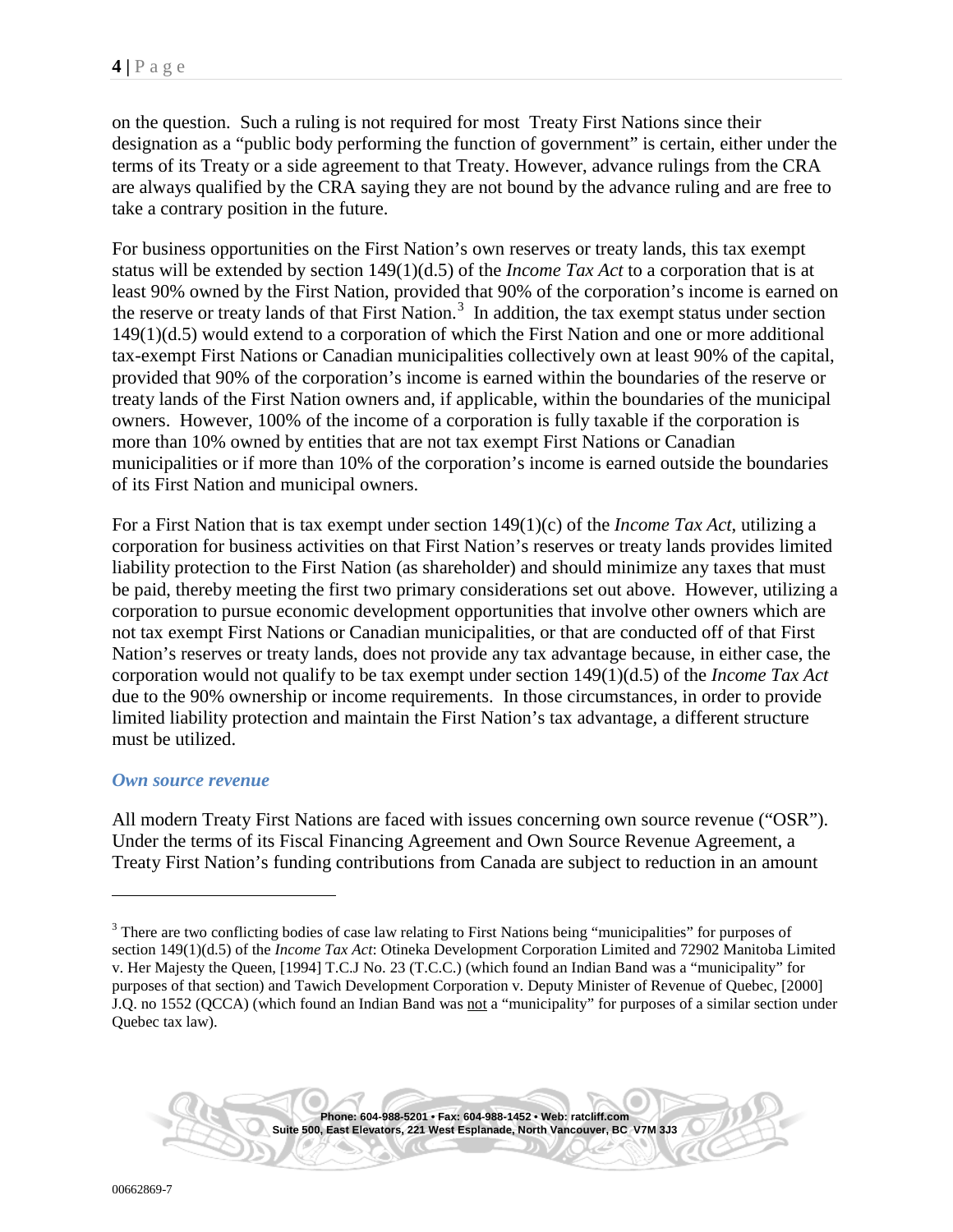equal to a percentage of its OSR. This OSR reduction is typically phased in over a 20 year period after the Treaty effective date, with an exemption of 100% for the first five years, followed by a 3.3% increase each year thereafter up to a maximum of 50%. This OSR rate is applied to defined revenues to determine the annual reduction. Dividends from corporations and distributions from a partnership are two of these defined sources of revenue. However, dividends and distributions are not subject to OSR reduction until actually paid to the Treaty First Nation. If they are never paid, the Treaty First Nation will never be subject to that OSR reduction. To avoid the OSR claw back, then, requires the Treaty First Nation to not receive profits from its business operations. This may create difficulties if the First Nation requires profits from one of its business opportunities to invest in a new business opportunity.

Issues around OSR are also becoming a growing concern for Indian bands. Until recently, OSR was only a concern for First Nations entering into modern treaties with Canada. However, OSR issues are also coming up for First Nations not in the treaty process. We have recently seen these issues arise in education funding negotiations between Canada and a number of First Nations seeking to control their own education systems on their reserves. Utilizing our corporate structure may assist in avoiding these OSR concerns for Indian bands, as well as Treaty First Nations, in the future.

#### <span id="page-4-0"></span>*Recommended corporate structure*

## <span id="page-4-1"></span>*Corporations and limited partnerships*

The structure that we have found the most successful for limiting liability exposure and maximizing profits (by minimizing taxes and OSR) is a limited partnership registered under the *Partnership Act*. A partnership is a relationship (usually contractual) between partners doing business together. This relationship is governed by the *Partnership Act* and the contract (partnership agreement) that establishes the partnership. A limited partnership under the *Partnership Act* is required to be registered and have a general partner and at least one limited partner. The general partner is typically a corporation that holds the assets of the business and is subject to all the liabilities of the business. The limited partner, on the other hand, is only liable for the amount that it invests in, or loans to, the partnership. If the business fails or other liabilities arise, these liabilities cannot be traced back to the limited partner and they remain with the general partner. This limited liability protection for the limited partner continues as long as the limited partner does not engage in the management of the business (this is discussed further below). If more than one First Nation is involved in the business opportunity, each First Nation can be a separate limited partner. The limited liability protection that limited partnerships provide assists with addressing the first primary consideration of reducing liability exposure.

Because of the legal uncertainty under the *Partnership Act* as to whether or not an *Indian Act* Indian band has the legal capacity to hold units in a partnership, we utilize a corporate bare trustee to hold those partnership units on a bare trust on behalf of the Indian band as a limited partner. A bare trust is ignored for liability and tax purposes. Although the Indian band is a limited partner through its bare trustee, liability is not a concern since it is protected from liability as the limited partner. However, the profits from the business under the terms of the

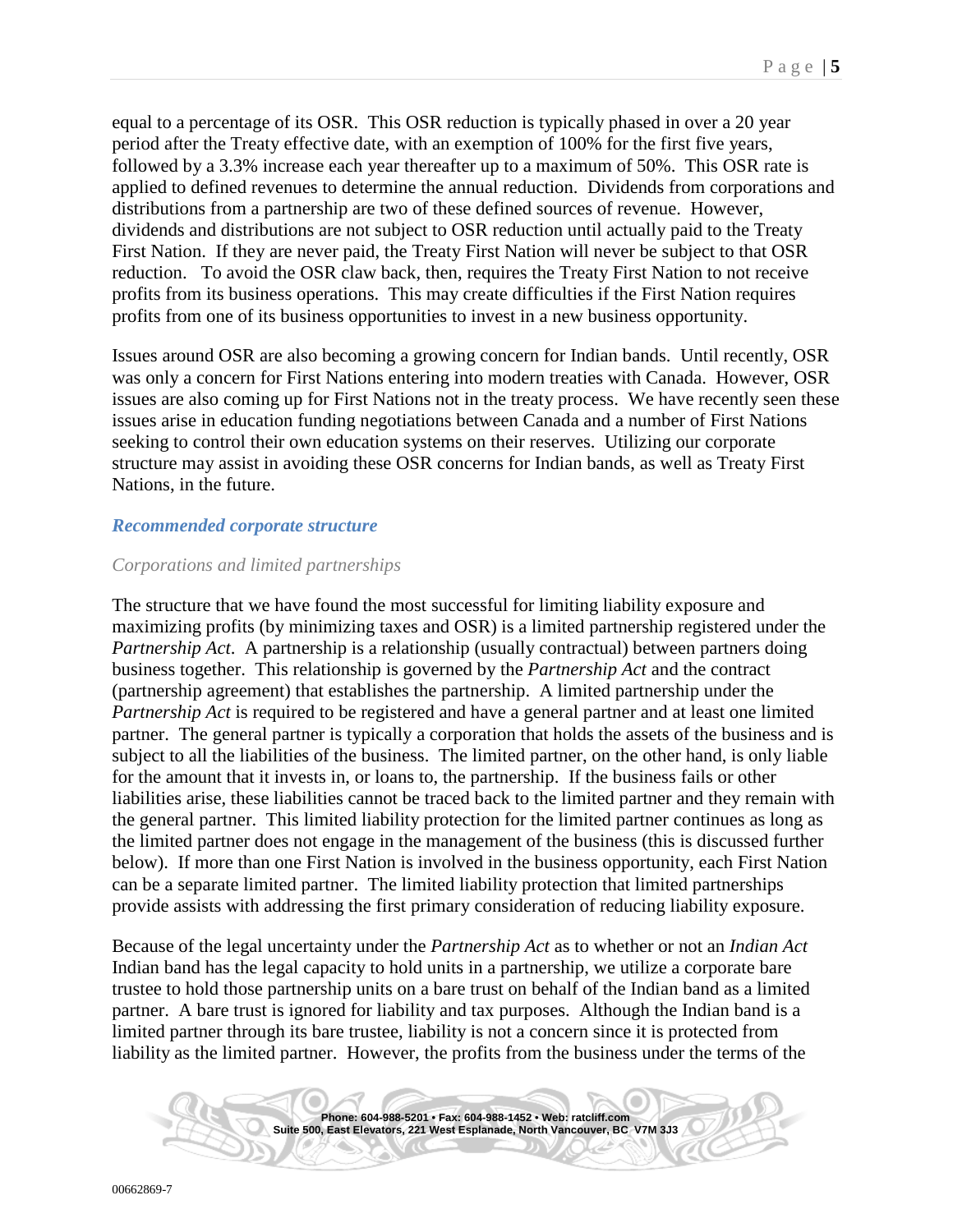partnership agreement can be allocated for tax purposes directly through the bare trust to the Indian band if it is tax exempt under section 149(1)(c) of the *Income Tax Act*. If more than one Indian band is involved in the business opportunity, each Indian band could be a limited partner represented either by its own bare trustee corporation or one bare trustee corporation could represent all the Indian bands involved.

#### <span id="page-5-0"></span>*Allocation of income for tax purposes in limited partnerships*

In addition to the liability protection a limited partnership provides to the limited partner, because of the way section 96(1)(f) of the *Income Tax Act* treats partnership income for tax purposes, the partnership agreement can be structured in such a way that virtually all of the profit from the business is allocated to the limited partner, if such an allocation is justified. One justification might be if the limited partner provided all the investment capital for the business start-up. Profits are allocated for tax purposes to each partner's capital account in accordance with the terms of the partnership agreement. If a limited partner has an advantageous tax position (such as a First Nation under section 149(1)(c) of the *Income Tax Act* as discussed above), then the profit may be earned on a tax free or tax reduced basis.

#### <span id="page-5-1"></span>*Own source revenue and limited partnerships*

The partnership agreement can also be structured in such a way that a portion of the profit, although allocated to the limited partner for tax purposes, can be retained by the partnership to sustain or expand the current business or pursue new business opportunities. Any decision concerning distributions from the capital accounts to the partners is left to the general partner, which must consider the needs of the partnership, both as to current and future operations and the growth of the business. Therefore, having a partnership agreement that allows for profit to be retained in the limited partner's capital account, available for future economic development opportunities, avoids having that profit distributed to the First Nation as own source revenue which would reduce Canada's funding contributions to the First Nation. The avoidance of tax and OSR addresses the second primary consideration stated above (maximizing profits by minimizing taxes and OSR).

#### <span id="page-5-2"></span>*Two-tiered limited partnerships*

As noted above, we also recommend that the corporate structure for First Nations' economic development include one "holdings" limited partnership and multiple "operating" limited partnerships, with the ability to add new operating limited partnerships as new business opportunities are pursued. There are three reasons for this recommendation:

1. The creation of separate "operating" limited partnerships to pursue each business opportunity ensures that, if one business opportunity fails, it will not have a negative impact on all the other successful businesses. Since each corporate general partner for each operating limited partnership is a separate legal entity, the liabilities and risks in pursuing each separate business opportunity are compartmentalized, isolating them from the others. This is discussed in greater detail below as part of our recommended governance structure.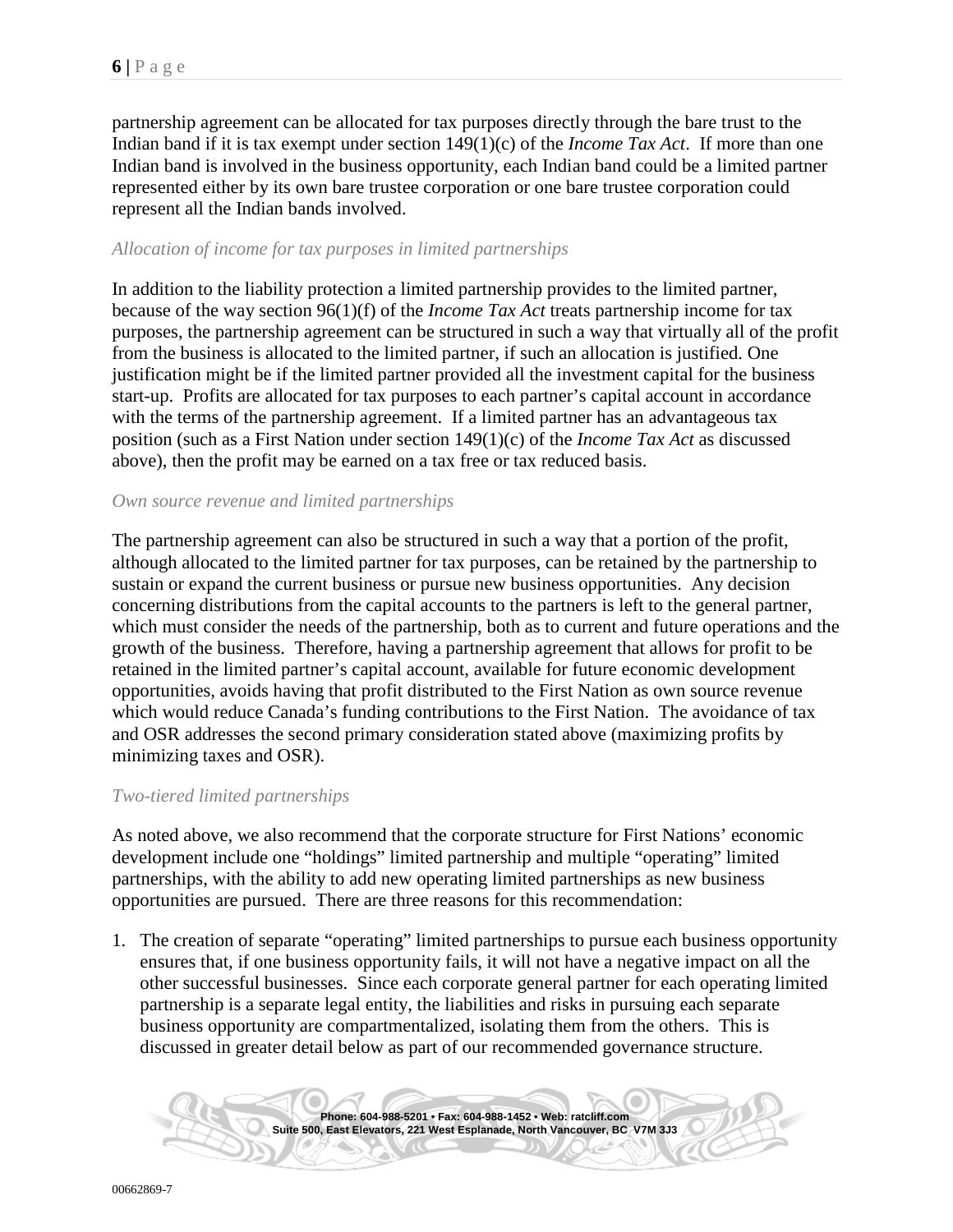- 2. Establishing a holdings limited partnership between the First Nation and the operating limited partnerships allows profits from one operating limited partnership to be moved through the holdings limited partnership to another or new operating limited partnership, which should allow the First Nation to avoid OSR claw backs because of that revenue.
- 3. Having a holdings limited partnership further separates business decisions from political considerations (discussed in greater detail below). The board of directors of the general partner in the holdings limited partnership (the "holdings board") can be mandated to oversee the implementation of the First Nation's economic development strategy. The First Nation can appoint to the holdings board individuals who have particular expertise in making business and investment decisions, including individuals representing the First Nation (such as a member of Council, an elder or a youth) and others from the community with the required expertise. The separation of politics and business is discussed in greater detail below as part of our recommended governance structure.

#### <span id="page-6-0"></span>*Holdings limited partnership*

In our recommended corporate structure the First Nation would be the limited partner in the holdings limited partnership. If the First Nation is an Indian band, it would be a limited partner in the holdings limited partnership through a numbered corporation acting as bare trustee (to address the concern that a First Nation is not a "person" under the *Partnership Act*). For both Indian bands and Treaty First Nations, this limited partnership would serve as the "holdings" limited partnership, discussed above. A Treaty First Nation, as the shareholder of the general partner of the holdings limited partnership, would appoint the board of directors for the general partner. Likewise, an Indian band, as shareholder of the bare trustee corporation which, in turn, is the shareholder of the general partner of the holdings limited partnership, would appoint the board of directors for these two companies. The role and size of this board is discussed in greater detail below as part of our recommended governance structure.

#### <span id="page-6-1"></span>*Operating limited partnerships*

The holdings limited partnership, through its general partner, would, in turn, be the limited partner in each operating limited partnership. The general partner of the holdings limited partnership would be the shareholder of each of the general partners of the operating limited partnerships and the holdings board would appoint the board of directors of each of these operating general partners (the "operating boards"). These operating boards should be individuals who have particular expertise relating to the particular business opportunity being pursued by that operating limited partnership. Alternatively, if there are insufficient individuals with the expertise to fill positions on all the operating boards, the same individuals can be appointed to all the operating boards (this is discussed in greater detail below as part of our recommended governance structure).

These operating limited partnerships would carry out the existing economic development opportunities of the First Nation. Other operating limited partnerships can easily be added to this

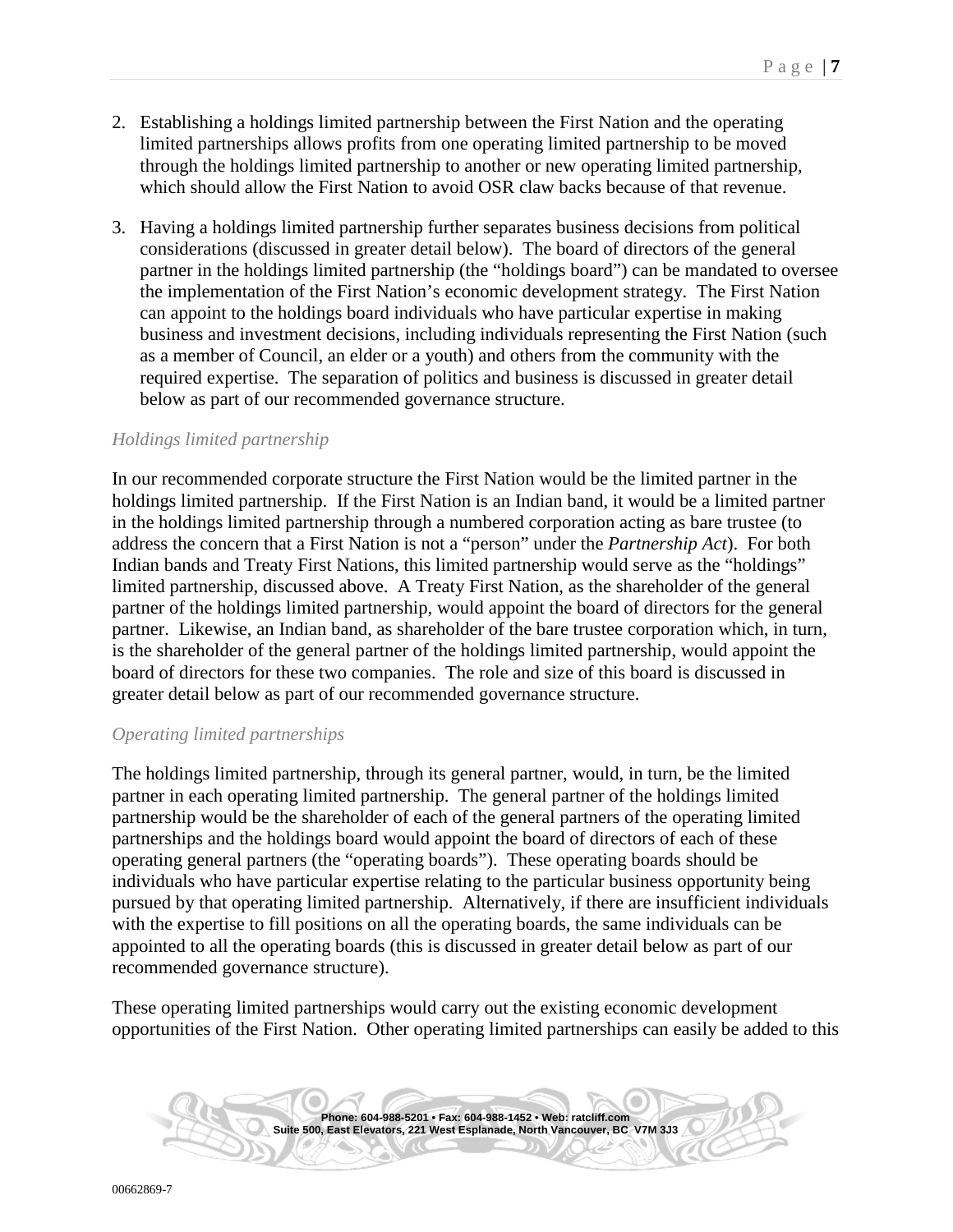structure for each new business opportunity as it arises. This ensures that if one business opportunity fails, it will not have a negative impact on any of the others.

#### <span id="page-7-1"></span>*Implementing our recommended corporate structure*

Transitioning a First Nation's current business operations into our recommended corporate structure may have tax implications, depending on the legal ownership of those business operations and where they are legally located. A transfer of a business and its assets to a limited partnership may trigger certain taxes, including income taxes and transfer taxes, even if the corporation currently holding those assets becomes the general partner of the limited partnership. Tax advice should be obtained by a First Nation implementing our recommended corporate structure, especially if current business operations are to be transitioned into the new corporate structure, to ensure that, to the greatest extent possible, those taxes, including transfer taxes, are minimized.

#### <span id="page-7-2"></span>*Provincial sales tax*

It is worth noting that, although the limited partnership structure we utilize allocates profits to the limited partner for the purposes of income tax, it may not allow the limited partnership to avoid payment of provincial sales tax without taking additional steps. Courts have recently found that a general partner must pay the full amount of provincial sales tax that applies to any of its purchases made on behalf of a limited partnership, even where the limited partner would not have to pay such taxes.<sup>[4](#page-7-0)</sup> Avoiding the payment of provincial sales tax associated with First Nations' economic development has now become more challenging. We are currently working on a structural solution to address this concern so it can be rectified.

#### <span id="page-7-3"></span>*Advantages of corporate structure*

- 1. The advantage of this structure is the holdings limited partnership and the operating limited partnerships provided two tiers of liability protection for a First Nation, protecting it from any liabilities that may arise from the business activities of the operating limited partnerships.
- 2. Further, with this corporate structure, one operating business is protected from the other operating businesses because it is conducted through a separate operating limited partnership. If one business fails, it should not impact the others, provided the limited liability protection this corporate structure provides is not lost for some reason (which we will discuss next).
- 3. All the while, because of how partnerships are treated for tax purposes under section 96(1)(f) of the *Income Tax Act*, an operating limited partnership can be structured in such a way that 99.99% of the active business profits from the operating limited partnership may be allocated to the holdings limited partnership for tax purposes, provided such an allocation can be

<span id="page-7-0"></span><sup>4</sup> *Edenvale Restoration Specialists Ltd. v. British Columbia (Finance)*, 2013 BCCA 85; *R. v. Tron Power Inc.*, 2013 SKQB 179.

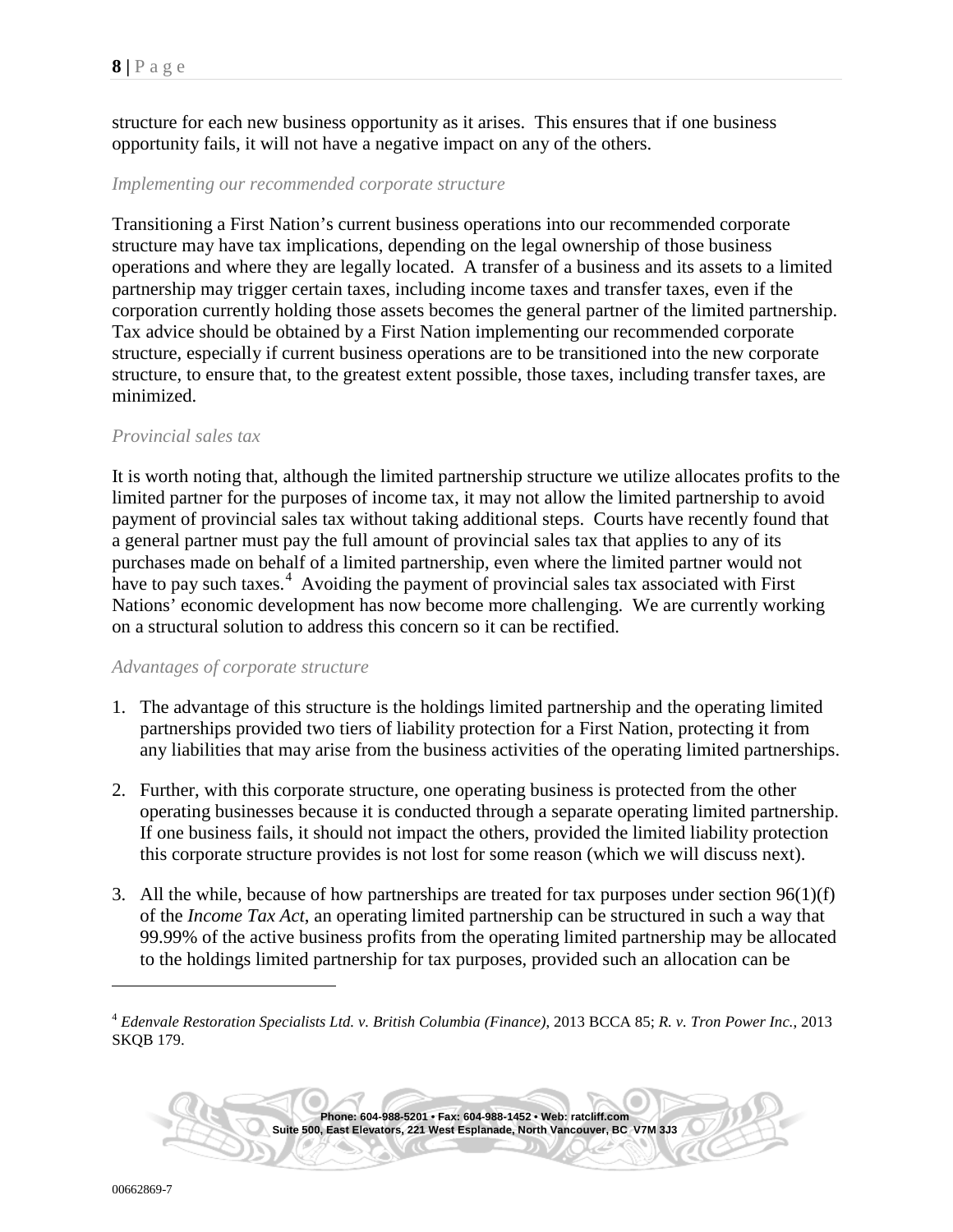justified. Likewise, 99.99% of the profits allocated to the holdings limited partnership may be allocated back to the First Nation for tax purposes, which should be tax exempt under section 149(1)(c) of the *Income Tax Act*. This means 99.98% of operating profits may be earned on a tax free or tax reduced basis.

4. Finally, the partnership agreements can be structured in such a way as to ensure profits may be invested to expand current business operations or invest in new business opportunities without having those profits flow through the First Nation as OSR.

The above achieves the first two primary considerations discussed at the beginning by providing liability protection while maximizing profits by minimizing taxes and OSR.

## <span id="page-8-0"></span>*Loss of liability protection*

One of the risks First Nations must be aware of in using corporations and limited partnerships to pursue economic development is what is known as the "piercing of the corporate veil" and its associated loss of limited liability protection. The limited liability protection offered by corporations and limited partnerships may be lost in three circumstances.

#### <span id="page-8-1"></span>*Inaccurately using corporate names*

The first is when people dealing with the business are not aware they are dealing with a limited liability entity. Corporations often have names that contain three elements: 1) a distinctive element (something that sets the name apart from all other names), 2) a descriptive element (something that describes the nature of the business) and 3) a corporate designation ("Ltd.", "Inc.", "Corp." or "Company" or similar words). A limited partnership must have the words "limited partnership" at the end of its name.

In its business dealings, a corporation or limited partnership is required, in order to maintain the limited liability protection, to use its full and proper name in the business, including the corporate designation or limited partnership designation. If it does not and a person suffers loss, the courts will look to the shareholders or limited partner to cover that loss (thereby "piercing the corporate veil"). It is therefore critically important that each corporation or limited partnership created to carry out the economic development opportunities of a First Nation always use its full and proper legal name as it conducts its business. The naming of a First Nation's businesses is discussed further below as part of our recommended governance structure.

#### <span id="page-8-2"></span>*Lacking clarity in who is conducting the business*

Secondly, the limited liability protection can be lost when it becomes unclear who is carrying out what business. This can happen when a First Nation has multiple companies, some with similar businesses, and it is not always kept perfectly clear which company is operating which business. If the separation is not perfectly clear at all times and there is confusion regarding who a person is actually doing business with, the limited liability protection may be lost by a court saying all the companies are liable. Strategies for the "compartmentalization" of a First Nation's

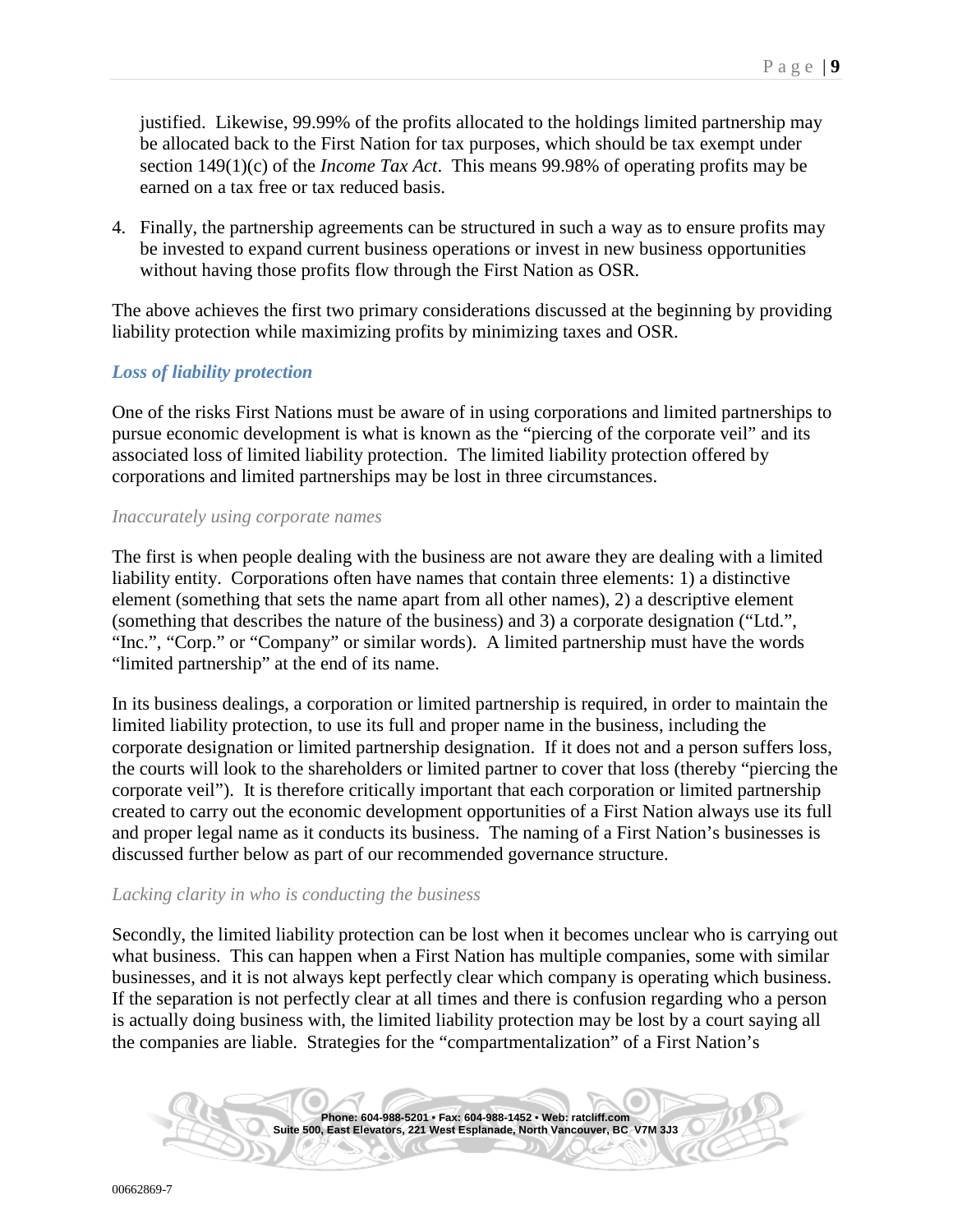businesses to avoid this risk are discussed further below as part of our recommended governance structure.

#### <span id="page-9-0"></span>*Managing by the limited partner*

The third circumstance under which limited liability protection may be lost is if a limited partner engages in the day-to-day operations of the business. Under section 64 of the *Partnership Act*, a limited partner is not liable for the debts of the partnership "…unless he or she takes part in the management of the business." It would be important if our corporate structure is implemented for a First Nation, in order to maintain the limited liability protection corporations and limited partnerships provide, that the First Nation's government (both the political leadership and senior administration) not be seen to be engaged in the management of the business of the holdings limited partnership. This "management and control" issue is also discussed in greater detail below as part of our governance structure.

#### <span id="page-9-1"></span>*Reversionary trusts*

We have been asked in the past to comment on other structures that have been utilized for First Nations economic development, in particular, reversionary trusts which rely on section 75(2) of the *Income Tax Act* (the "attribution rules") to access the tax exemption for "Bands" and "Indians" relative to reserves and property on reserves found under section 87 of the *Indian Act* without relying on section 149(1)(c) of the *Income Tax Act*.

Like a corporation, a trust (whether it is reversionary or discretionary) is not an "Indian" under the *Indian Act* and therefore, in and of itself, is not tax exempt. In fact, trusts (other than estate trusts) are usually taxed at the highest tax rates. The idea behind utilizing a reversionary trust is to trigger the attribution rules found in section 75(2) the *Income Tax Act* so first generation income of a reversionary trust is deemed to be income of an Indian band. If a reversionary trust is created properly (with a right of reversion to the settlor), the attribution rules will most likely be triggered, deeming the first generation income of the reversionary trust to be income of the Indian band and not taxable under section 87 of the *Indian Act*. However, this deeming does not extend to second generation income (income earned on income). There also remains the question of whether or not the first generation income is actually earned on reserve, which is required in order for the Indian band to claim the tax exemption for that income under section 87 of the *Indian Act*. This may not be as easy to accomplish as it once was thought, since the courts have consistently strived to narrow the application of that section.

Without attempting to provide an exhaustive overview of the very technical and complicated law relating to section 87 of the *Indian Act*, we can say that for a reversionary trust and section 87 of the *Indian Act* to be successfully used in economic development to allow income of the reversionary trust to be tax exempt without relying on section 149(1)(c) of the *Income Tax Act*, the following criteria must be met:

1. the reversionary trust must be "resident" on reserve (where the trustees reside, where the decision making takes place, where management and control of the trust is exercised, where

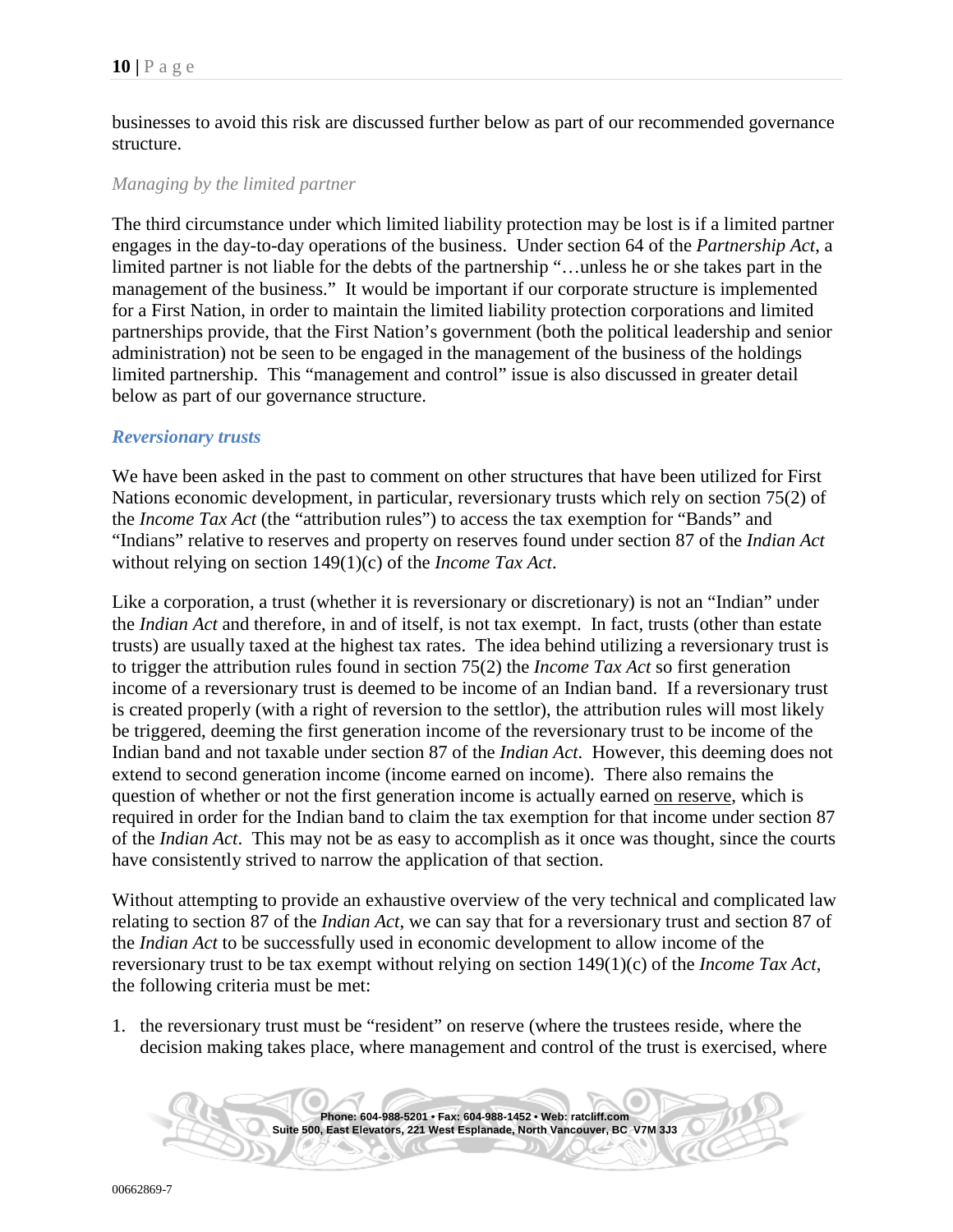the assets of the trust are located and where the beneficiaries of the trust reside are all factors considered by the CRA),

- 2. the income must be earned on-reserve (where the activities are located giving rise to the income earned will be considered by the CRA), and
- 3. all second generation income (income earned on income, as opposed to capital) must be distributed (paid or made payable) to the Indian band each and every year.

It is, in our view based on the case-law, becoming increasingly difficult to structure off-reserve economic development in such a way so that, as a matter of law, the income is deemed to be earned on-reserve. To the extent that the income of a reversionary trust is earned off-reserve in the "commercial mainstream" (to use a phrase from case-law on the topic), it will, in our view, most likely be taxable, thereby cutting into profits. Further, the requirement that all second generation income (income not attributed to the Indian band under section 75(2) of the *Income Tax Act*) be distributed each year in order to avoid it being taxed at the highest marginal tax rate, restricts the ability of the First Nation's business operations to retain the financial resources necessary to sustain or expand the business, thereby limiting growth and success. Others have dealt with this concern by using promissory notes each year to make that income payable on demand from the trust to the Indian band and not actually distribute the income to the Indian band. This practice, although likely avoiding the tax payable on that income, results in ever increasing amounts "payable to" and "payable from" being recorded on the financial statements of the trust and the Indian band which likely never will (or even could) be paid, and is therefore a fictitious asset for the Indian band and a growing liability for the trust which distorts the true reality of the First Nation's business operations. In addition to these difficulties, the law around trusts is also complex and restrictive and the duties and fiduciary obligations placed on trustees may result in personal liability for those trustees which they otherwise wouldn't have to face. This may make it difficult to even find individuals, properly advised, to serve as trustees of a reversionary trust.

Reversionary trusts add additional levels of complexity to a First Nation's economic development which, in our view, are completely unnecessary and likely do not accomplish what they are intended to do. In the end, we have greater confidence relying on corporations, limited partnerships and section 149(1)(c) of the *Income Tax Act* in order to have economic development income earned off-reserve be tax exempt and available to a First Nation's business operations to sustain and expand the businesses than we do relying on reversionary trusts and section 87 of the *Indian Act*. That is why corporations, limited partnerships and section 149(1)(c) of the *Income Tax Act* are our preferred corporate structure for First Nations economic development, the focus of which must often be, of necessity, off-reserve.

#### <span id="page-10-0"></span>**GOVERNANCE STRUCTURE**

Below we review the rationale behind the governance structure model we recommend to our First Nation clients for structuring their economic development. When implemented, our recommended governance structure would establish the processes, roles and responsibilities of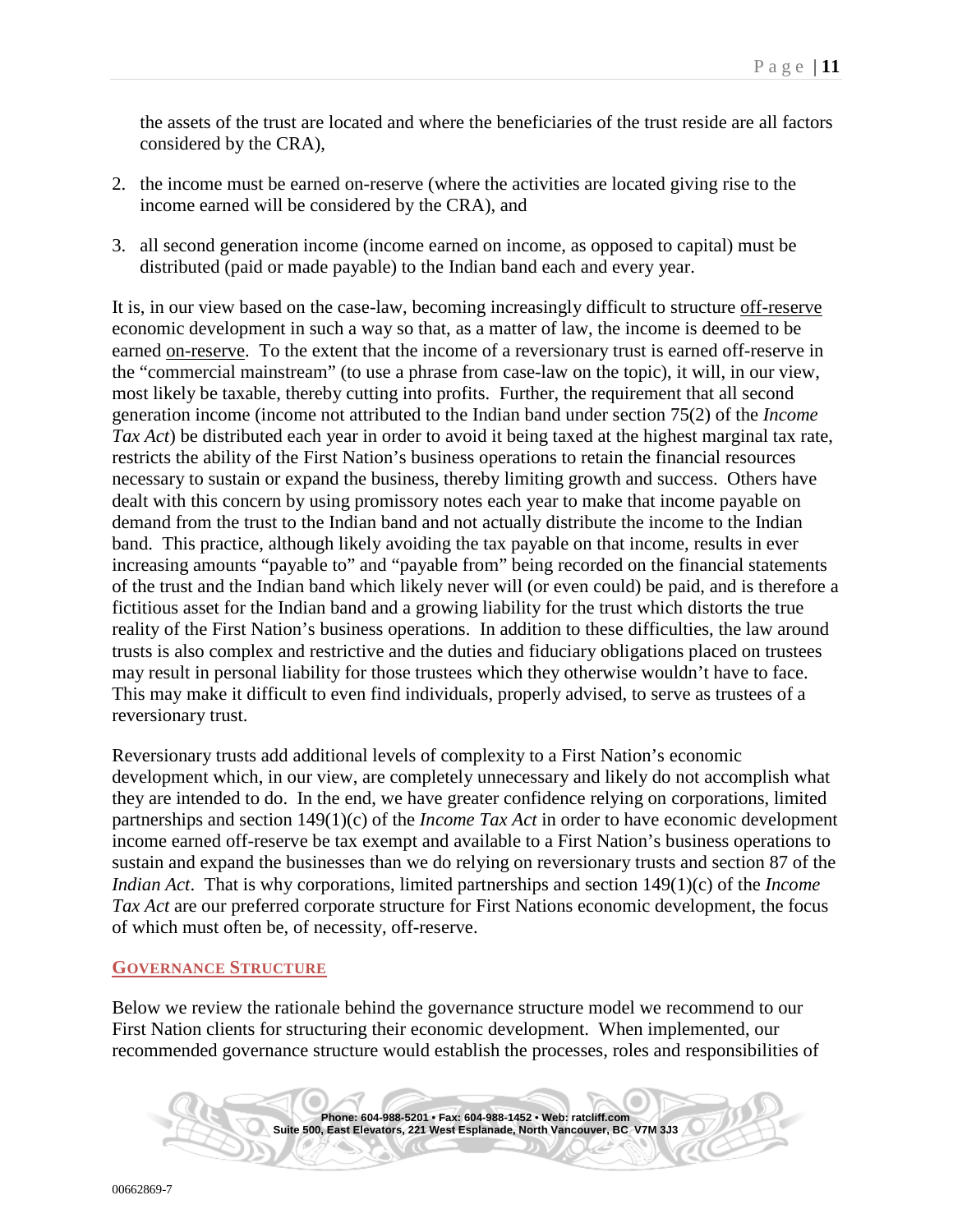the key stakeholders in a First Nation's economic development. Our governance structure helps to address the first and third primary considerations when a First Nation participates in the world of mainstream economic development: reducing liability exposure and separating politics from business decisions.

#### <span id="page-11-0"></span>*Politics and business*

One of the three primary considerations stated at the beginning for First Nations when structuring their economic development is the importance of separating politics from business. The Harvard Project reports suggest that one of the keys to successful aboriginal economic development is competent business management free from political interference. In other words, the separation of politics from business. We agree, based on our experience, that this separation of politics from day-to-day business decision making is essential for successful First Nation economic development.

A common problem often seen with First Nations economic development is the lack of clear separation between the First Nation's government, both leadership and administration, and their business administration. It is often First Nation employees that provide management, administrative, financial, record keeping, accounting and advisory services to the First Nation's businesses. Often the businesses do not even have their own bank accounts, with business income deposited in the First Nation's bank accounts and business expenses paid from those accounts. The only separation is in the general ledgers of the First Nation's accounting systems where the businesses are treated as separate departments of the First Nation government. As well, it is often the case the First Nation's senior administrator is also acting as the businesses' chief executive officer or most senior manager. It is difficult for business decisions to be made without political considerations when politicians are the ones making (or directing) the business decision. Political considerations seldom result in sound business decisions. Business often requires tough decisions to be made which, at times, may be unpopular, particularly for politicians who, of necessity, are interested in maintaining popularity with the voters. Having the First Nation's government representatives in charge of economic development creates challenges that are difficult, if not impossible, to overcome. These problems have been well documented in the Harvard Project reports and invariably cause the failure of many aboriginal businesses.

Separation of politics and business ensures that day-to-day business decisions are made by people with business expertise to achieve sound business objectives and not by politicians influenced by political considerations for political purposes. In our recommended governance structure, the operating limited partnerships are left to pursue the business opportunities they have been mandated with in the manner the operating board thinks best. Although ultimate ownership and control would remain with the First Nation as the ultimate shareholder, its rights as shareholder under the common law and the *Business Corporations Act* are limited to, among other things, appointing and removing the holdings board, not actually telling the holdings board or the operating boards what to do on a day-to-day basis. Oversight of the First Nation's economic development would be left to the holdings board, separate from the politics of the First Nation's government (the elected members or senior administration). Similarly, although the

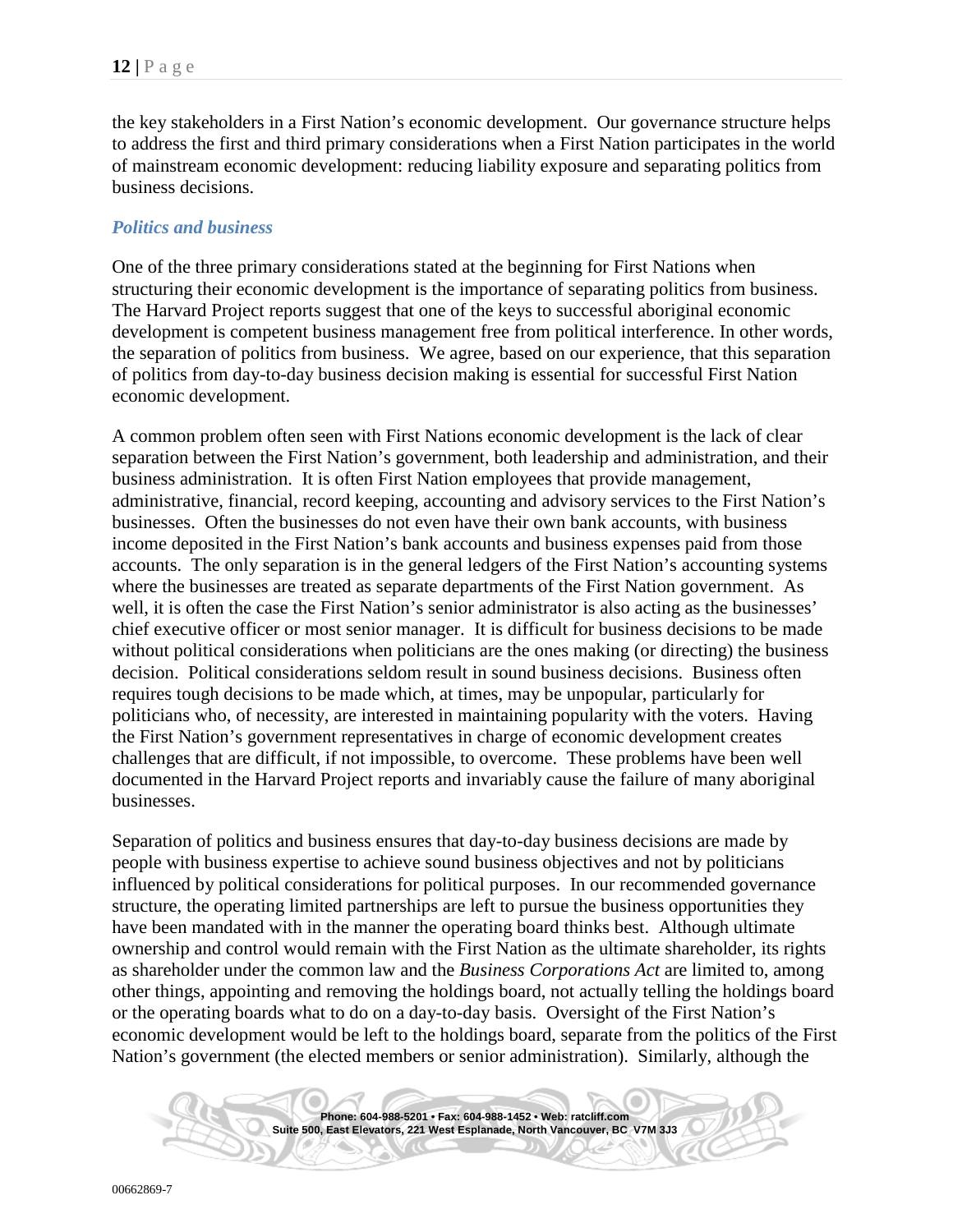holdings board would appoint the operating boards, decisions of the operating boards concerning the day-to-day operations of the operating limited partnerships would be separated from the holdings board and twice separated from the First Nation's government.

A lack of separation between the First Nation's government and its business administration would not only decrease the chances of having successful businesses, as found by the Harvard Project research, but it would also blur the separation (or "compartmentalization") between the First Nation and its businesses which may lead to the "piercing of the corporate veil" (discussed above as well as being discussed further below), with its associated loss of limited liability protection. Separating the First Nation government from business administration by having separate management, separate employees, separate bank accounts, separate accounting and financial records, separate signage, invoices, letterhead, business cards and promotional material (including its internet presence), etc. is important for the success of the business and for maintaining the compartmentalization and limited liability protection for the First Nation and its businesses.

#### <span id="page-12-0"></span>*Roles and responsibilities*

The Harvard Project reports also conclude that for aboriginal economic development to be successful, the roles and responsibilities of the key participants (the First Nation's government, boards of directors and senior business management) must be clearly written out and adhered to. Tensions and mistrust develop when people perceive others intruding on their areas of responsibility, stepping outside their roles or lacking in transparency or accountability. Where such behaviours take place, senior business management spends more time dealing with government administration and politics than running successful businesses. When this happens, the business will most likely fail.

The Harvard Project reports suggest that the proper role of the aboriginal government in its economic development is to determine the vision, mission and values of, and set the strategic direction for, its economic development. The proper role for the boards of directors would be to implement the First Nation's vision and mission for its economic development in accordance with the approved values, oversee senior business management, make major operational decisions, approve policy and procedure for the businesses and report on the business operations to the First Nation government. It would be the proper role of senior business management to direct the day-to-day operations of the businesses, including human resource decisions, implement the policies and procedures approved by the board of directors and report to the board of directors on business operations.

It has also been confirmed by our experience and the Harvard Project reports, however, that written roles and responsibilities (whether they are in policy, agreements or even legislation) can only go so far to ensure successful economic development. What also is required is leadership (political leadership, government administration and business leadership) who are not only capable of fulfilling their assigned role and responsibilities, but who are also committed to not intruding into the roles and responsibilities of others. All leadership in First Nation's economic

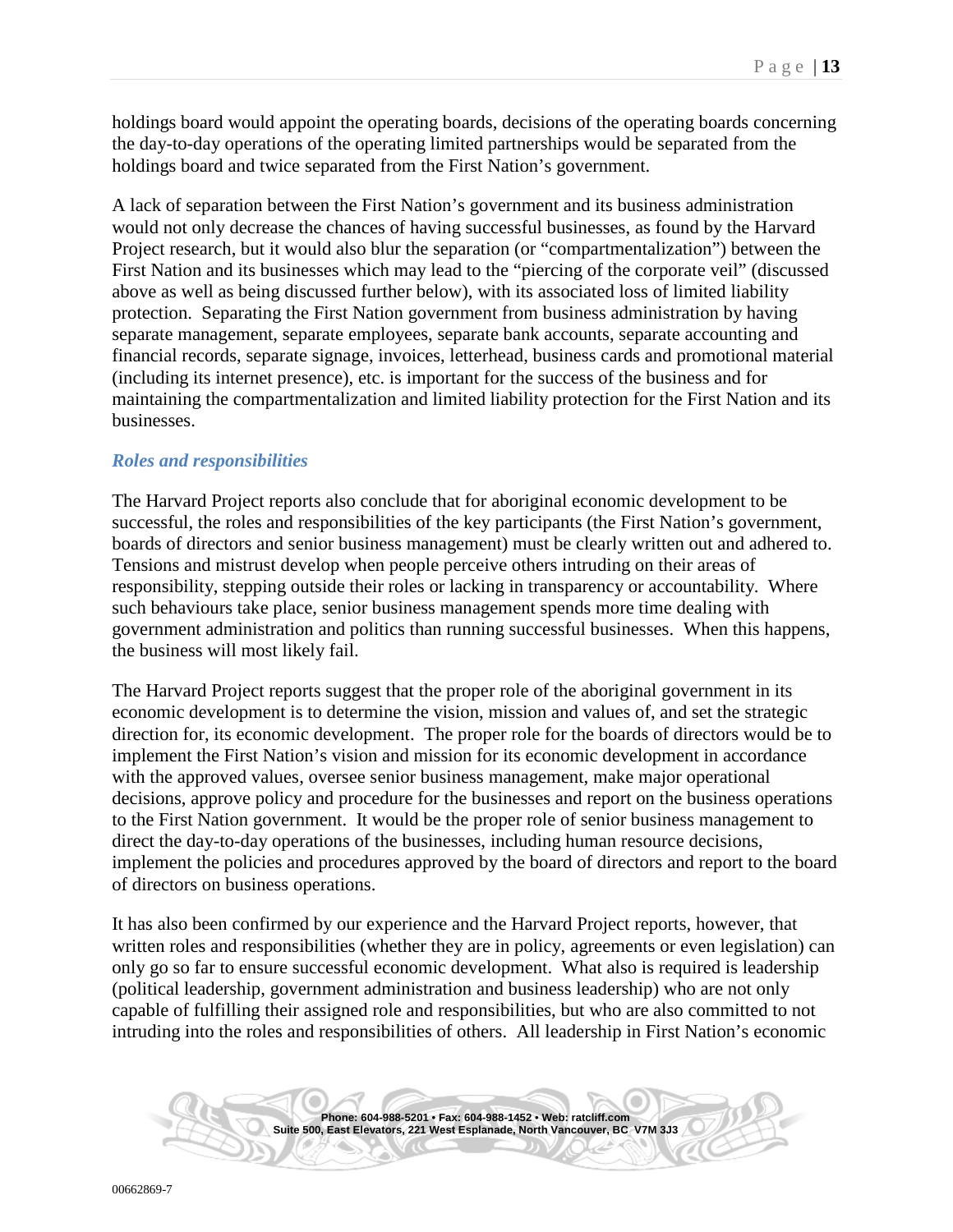development, while guarding their own roles and responsibilities, must respect each other's roles and responsibilities and allow each to do their job as they see fit.

The key leadership stakeholders on the business side of First Nation's economic development would be the boards of directors. If our recommended corporate structure and governance structure are to be implemented by a First Nation, careful thought must be given to which individuals are to fulfill the roles and responsibilities of the various boards of directors and what skill sets they will need to bring to the table. Boards comprised of skilled and experienced directors with the strength to withstand political interference are essential for successful economic development.

## <span id="page-13-0"></span>*Board of directors*

We have been asked at times to comment on the optimum size of a board and who should be appointed to the board. To answer these questions requires an analysis of the role of the particular board in question within the overall governance structure of the First Nation's economic development. An understanding of the traditional decision making processes for the First Nation is also helpful.

#### <span id="page-13-1"></span>*Director qualifications and selection criteria*

The board of directors of a corporation is elected by the shareholders to oversee and guide the activities of the corporation and to give "direction" to the corporation (hence the name "directors"). As such, they are stewards of the corporation and its assets. Legally, to be appointed as a director, an individual must be at least 19 years of age, be capable of managing his or her own affairs, not be an un-discharged bankrupt and not have been convicted of an offence in connection with the promotion, formation or management of a corporation or involving fraud. A director must also be ethical, act honestly and in good faith in the best interests of the corporation and avoid or declare conflicts of interest in his or her decisionmaking (sometimes referred to as fiduciary duties).

In addition to the above legal requirements, an individual appointed to a board of directors must have the availability and be able to commit the time to be actively involved. Attendance at board meetings is imperative in order to effectively carry out a director's responsibilities and meet their legal obligations (and avoid personal liability). Time is also required in advance of board meetings for reviewing information and becoming informed on the decisions to be made. Taking the time for preparation is essential for efficiency in board processes, ensuring board meetings are not overly long and decisions can be made in a timely manner. Having an aptitude for business is also essential (such as start-up business experience, managerial experience, financial or accounting expertise, legal expertise, an understanding of human resource issues, etc.). Many of the issues directors are asked to make decisions on will involve complex considerations covering a broad range of expertise, including legal and financial considerations. Having individuals on the board that bring specialized expertise with them is invaluable.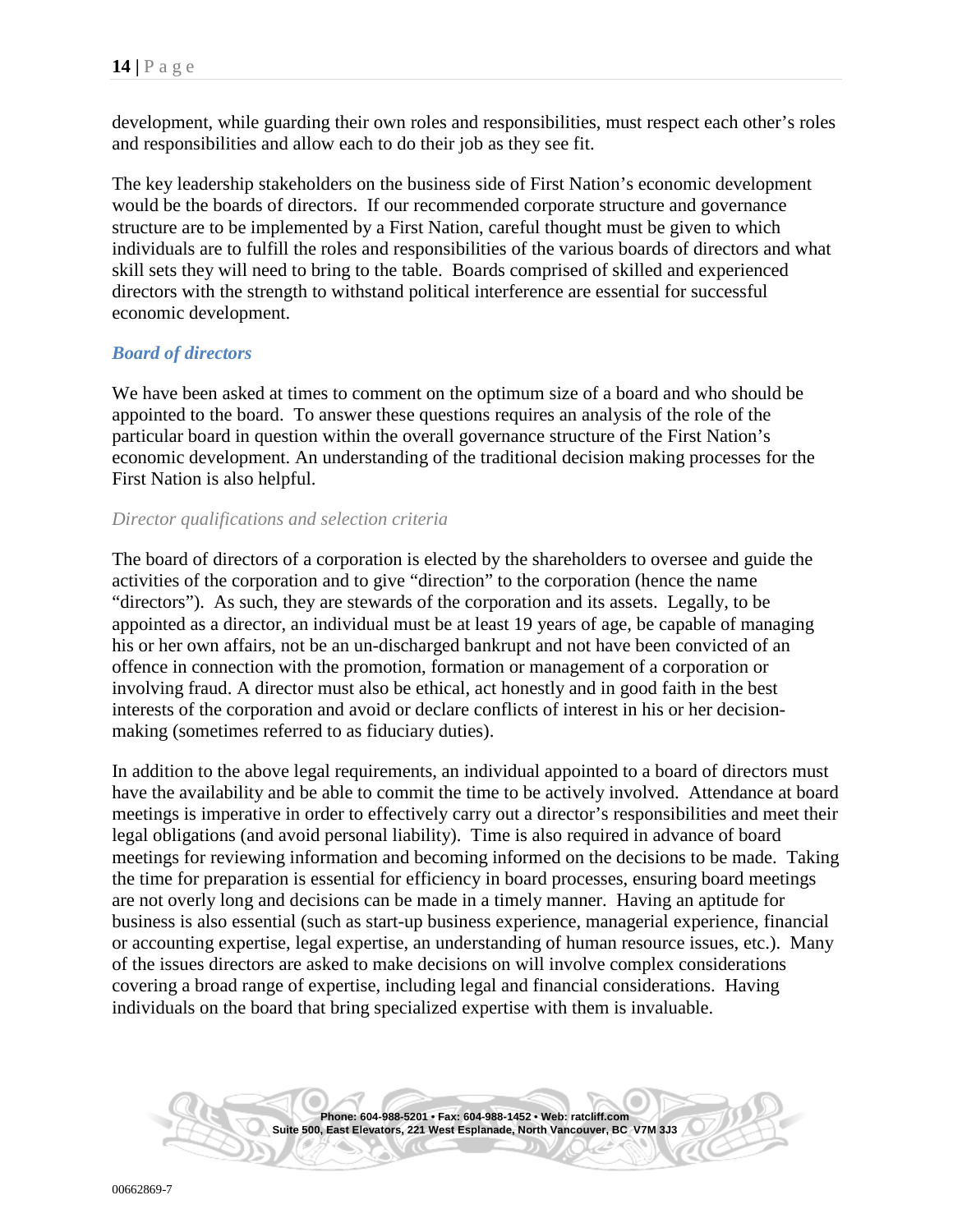A director must also be prepared to participate fully and frankly in board discussions, be willing to listen and demonstrate openness to other's views and opinions and be a positive and constructive contributor to board deliberations. Having a certain degree of independent (but respectful) thinking is also an asset. A director must have the confidence and will to make tough business decisions, including, at times, to challenge the majority view. Appropriate and respectful interactions with others in a supportive and non-confrontational manner, while respectfully standing firm on matters of conviction, are essential to being a productive member of a board of directors.

Below is a summary of what we believe would be key skills and experience necessary to have represented on a board of directors for a corporation created to carry out economic development for a First Nation:

- previous experience as a director;
- ability to comprehend financial and non-financial performance reports;
- ability to comprehend strategic plans, concept studies, business plans and risk management strategies;
- knowledge of board processes;
- knowledge of government processes;
- ability to recruit and select a chief executive officer and hold him or her to defined accountabilities;
- knowledge of, and experience in, one or more of the following areas: business generally, investment, legal, financial, management, human resources, marketing or the specific business field within which the business operates;
- fiduciary experience or understanding;
- strong communication and interpersonal skills; and
- experience with or a good understanding of the First Nation and the specific needs of the First Nation's community.

The following personal qualities are also an asset for any individual assuming the position of a director on a First Nation's corporate board:

- interest in and care for the First Nation's economic development and the good of the First Nation's membership as a whole;
- respected image and profile in the First Nation's community;
- respected image and profile in the local business community;
- acts with honesty and integrity;
- demonstrated trustworthiness:
- high level of diligence and care when executing his or her duties;
- demonstrated good judgment;
- demonstrated respect for others and their views;
- ability to maintain confidentiality and impartiality;
- a desire and willingness to enhance skills and develop new skills; and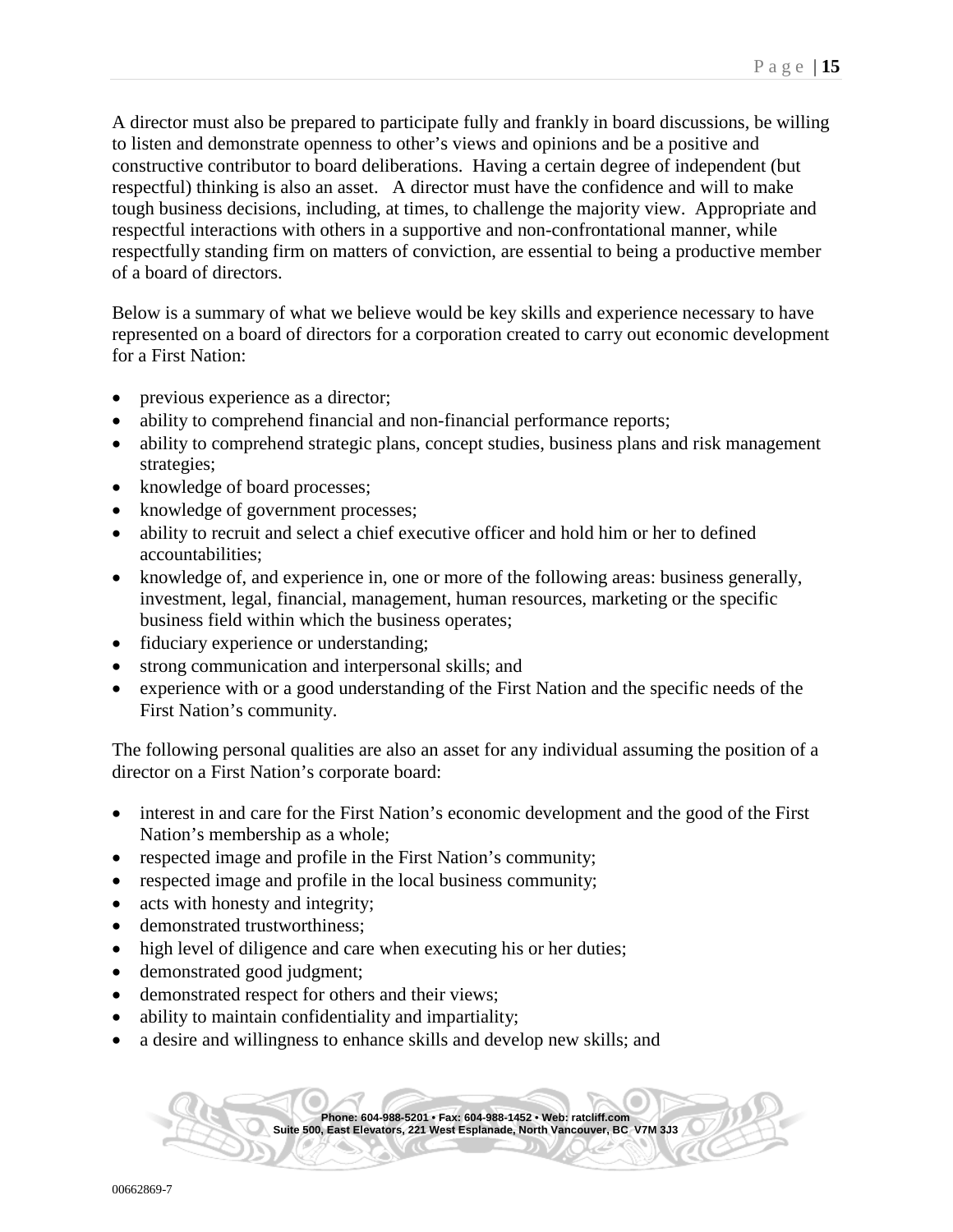• an ability and willingness to commit the required level of experience and time to fulfill their responsibilities.

#### <span id="page-15-0"></span>*Size of the board of directors*

The size of a board must balance the need for a variety of perspectives and expertise on the board (the more directors appointed to the board the broader the perspectives and expertise represented on the board) with the need for efficiency and cost savings (the fewer directors appointed to the board the more efficient board meetings will be and the less cost for honourariums and director expenses). In short, the board needs to be large enough to include diverse perspectives but not so large as to be cumbersome and expensive. An uneven number of directors is helpful in order to minimize tie votes. Three directors provide a focused board that is more likely to be efficient, but may be lacking in broader perspective. A board of directors of three individuals is best suited as an operating board focused on one operating limited partnership's discreet business activity (such as forestry). In circumstances where the board of directors oversees a wider variety of business activities (such as the holdings board or multiple operating boards with the same individuals appointed to each board and who oversee diverse business activities), a board of five or seven individuals may be more appropriate to provide that broader perspective.

When considering our recommended corporate structure and governance structure, we are of the view that the holdings board should be five or seven, but never more than nine, individuals. The general partner of the holdings limited partnership would make recommendations to the First Nation concerning investment in future business opportunities and would oversee, at a very high level, all the current active business operations of the First Nation. We feel a holdings board of five or seven individuals would be appropriate in these circumstances. This would allow one individual of the First Nation's government (elected or from administration) to be represented as well as having two or three business persons, a First Nation member, a youth or an elder also represented to provide those broader perspectives. Many First Nations appoint their economic development committee to serve on this holdings board. Similarly, the operating board should be three or five, but never more than seven, individuals, depending on the number of operating boards those same individuals are appointed to.

In our Indian band corporate structure, since the bare trustee corporation does not serve any purpose other than to hold the limited partnership units on behalf of the First Nation on a bare trust, only a small board of one individual is required (typically the Chief of the First Nation)

#### <span id="page-15-1"></span>*Changing traditional ways of decision making*

We have witnessed many First Nation governments experience difficulty in "letting go" of economic development decision making and relinquishing that decision making to business leaders. This should not be unexpected in First Nation cultures which have, since time immemorial, looked to their leadership (their chiefs and elders) to make, or at least give advice on, the important decisions of the First Nation. The necessity for altering these traditional ways when it comes to economic development decision making is not always intuitive and is, at times, resisted. As well, particularly in small First Nations, there may only be a small number of

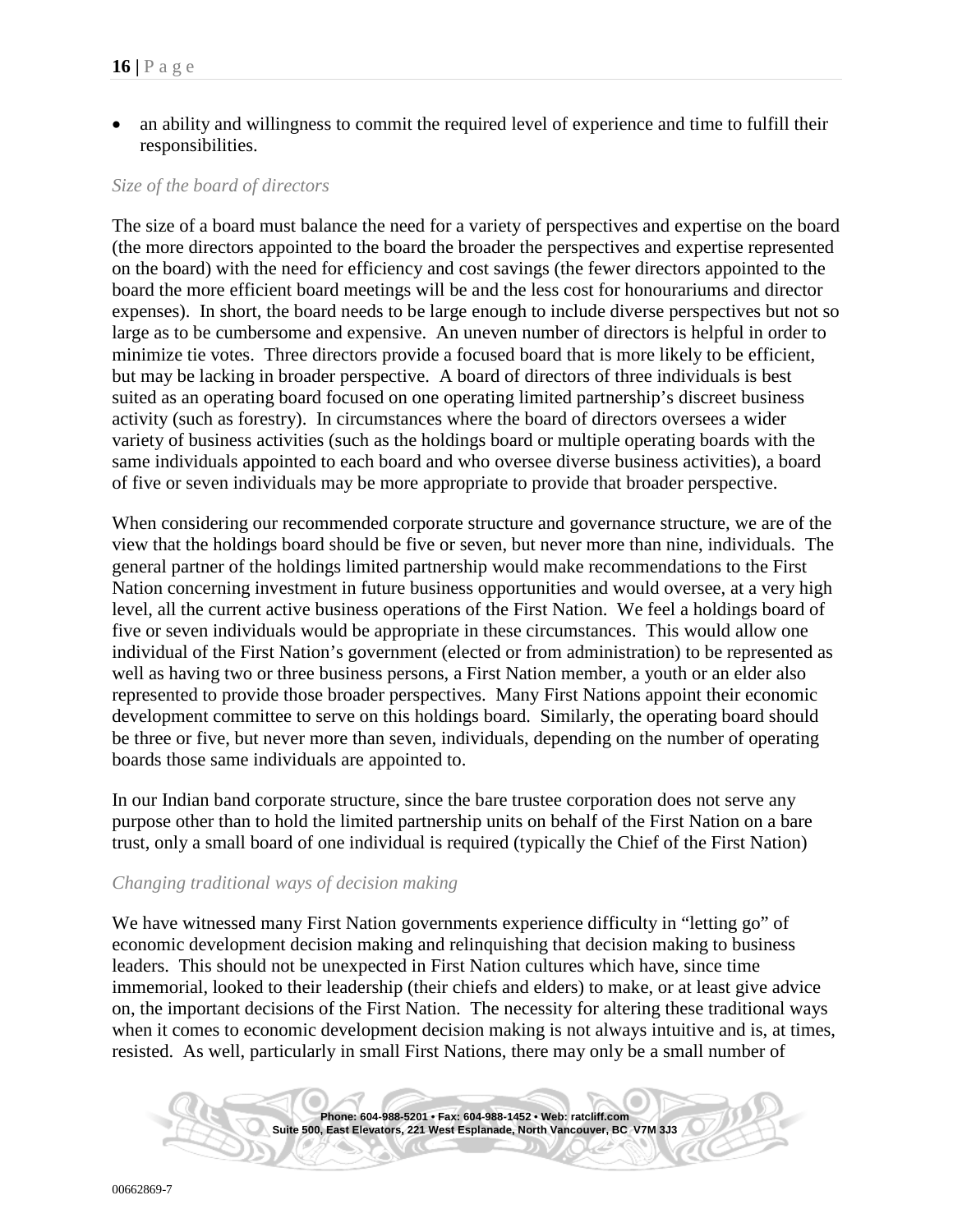capable leaders in the community and they often already sit on Council, and may have done so for years, perhaps decades. These few individuals, the only ones who have made the important political and business decisions for the First Nation for so many years, may not see the value of allowing business leaders to make business decisions free from the politics of Council. It should not be surprising, then, if traditional decision making processes in a First Nation are difficult to change when it comes to that First Nation's economic development. More than once we have seen our corporate structuring rendered ineffective because of Council's inability to let go of business decision making. However, as suggested by the Harvard Project reports, successful aboriginal economic development often requires new ways of thinking and new ways of making decisions.

While we agree a First Nation's economic development governance structure must be in harmony with the governance needs and practices of the First Nation, it must also keep in mind the importance of separating political considerations from business decisions as found by the Harvard Project to be a key for economic development success. As well, issues concerning the "management" and "control" of the business of the limited partnership by a limited partner (the First Nation) and the risk of losing limited liability protection must also be kept in mind. In our governance structure, we see value in having one First Nation government representative (or perhaps two, depending on the size of the board) appointed to the holdings board and, perhaps, even the operating boards, to serve as a liaison and communication conduit between the businesses and the First Nation government. However, it is our considered opinion that, for the reasons discussed in this paper, if the First Nation implements our corporate structure, its government representatives must never form a majority of any board.

#### <span id="page-16-0"></span>*Capacity concern*

One of the concerns expressed at times regarding our recommended corporate structure and governance structure is the number of individuals required to serve on the holdings board and the various operating boards. This is particularly so because of the concern discussed below regarding section 64 of the *Partnership Act* and a limited partner being prohibited from engaging in the management of the business of the partnership. It is for this reason that the members of the First Nation's government (either the political leadership or senior administration) must not form the majority of the holdings board and that members of the holdings board must not form the majority of an operating board. With multiple operating limited partnerships required to separate each active business opportunity from the others, how can a First Nation, particularly a small First Nation, have the capacity to fill all those positions?

The answer to this question lies in the fact that one does not necessarily require different individuals on each operating board. It is possible for individuals to sit on more than one operating board at a time. In these circumstances, however, it is important for individuals with multiple roles and responsibilities to be very clear at all times in their communication and documentation which role and which responsibility they are fulfilling at any given point in time. Having the roles and responsibilities for each position written out and strictly followed assists greatly in the separation of their various responsibilities.

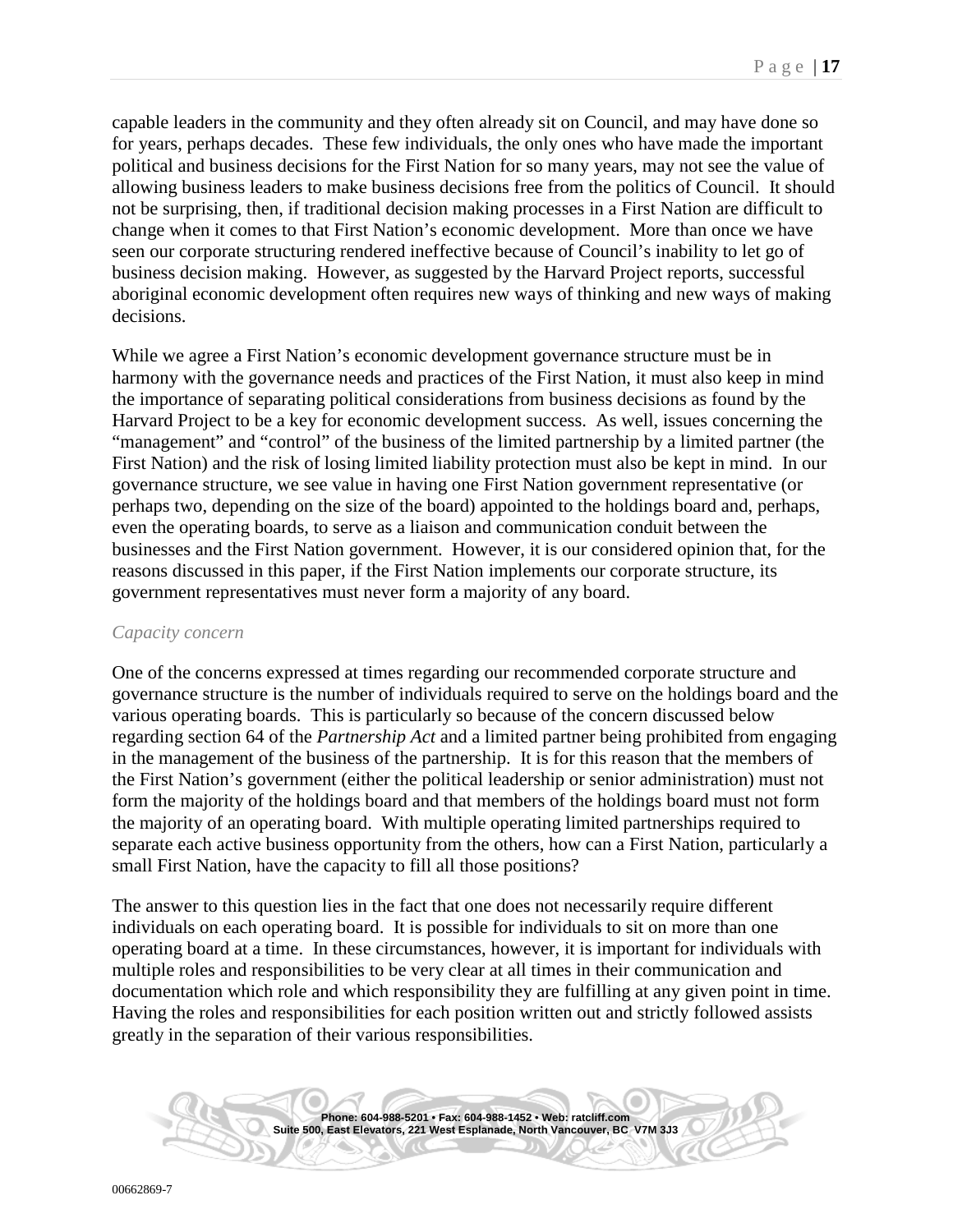## <span id="page-17-0"></span>*Complimentary Role of First Nation Political Leadership*

The separation of politics from business does not eliminate other important aspects of a First Nation's role in economic development on its lands or within its traditional territory. As a government, its processes for, or involvement in, development on its lands (through land use and zoning laws) or within its traditional territory (through consultation and accommodation) must be adhered to by all, including its business enterprises. First Nations are recognized as having law making authority over their reserves or treaty lands and having a right to be consulted with and accommodated when activities take place within their traditional territories. This may also include being involved in strategic level resource management with other governments within the traditional territory. These rights and authorities continue regardless of whether or not it is a First Nation's business enterprise engaging in a particular business activity.

Political decision making under these rights and authorities should be seen as complimentary to its economic development and not as a barrier. A First Nation can use its rights and authority as strategic leverage and competitive advantage for its business activities. The ability to exercise such leverage, however, requires efficient internal communication and coordination between the First Nation and its business enterprises. In our governance model, it would be the First Nation's role, through the economic development committee, to ensure this internal communication and coordination takes place. Without this internal communication and coordination, decisionmaking on both sides will be less effective and more likely to create conflict with an increased risk that the First Nation and its business enterprises are working at cross purposes. An example of this cross purpose might be where a First Nation government has determined that environmental stewardship of natural resources is its most important objective within its traditional territory. The First Nation's business enterprises, however, feel that large scale commercial fishing or forestry operations present the most significant economic opportunities to be pursued. Understanding and adhering to clear roles and responsibilities while maintaining strong internal communication and coordination of planning will ensure the First Nation and its business enterprises are not working at cross purposes in a situation such as this.

#### <span id="page-17-1"></span>*Planning for Success*

Too often a First Nation is asked to implement what is thought by some to be an assured successful business opportunity. Unfortunately, many times little or no thought has been given, or planning carried out, to ensure the business opportunity will indeed be successful. In our governance model, planning processes are set out which are aimed at ensuring each new business opportunity has been thought through carefully and a plan is in place to give that business opportunity the best chance of success.

These planning processes are carried out in two phases. The first is a concept study which is a high level overview of a new business opportunity. This less expensive overview is intended to provide a general description of the key elements of the business opportunity sufficient to allow the First Nation to determine if it fits within the overall strategic direction of its economic development. A concept study would address the following topics:

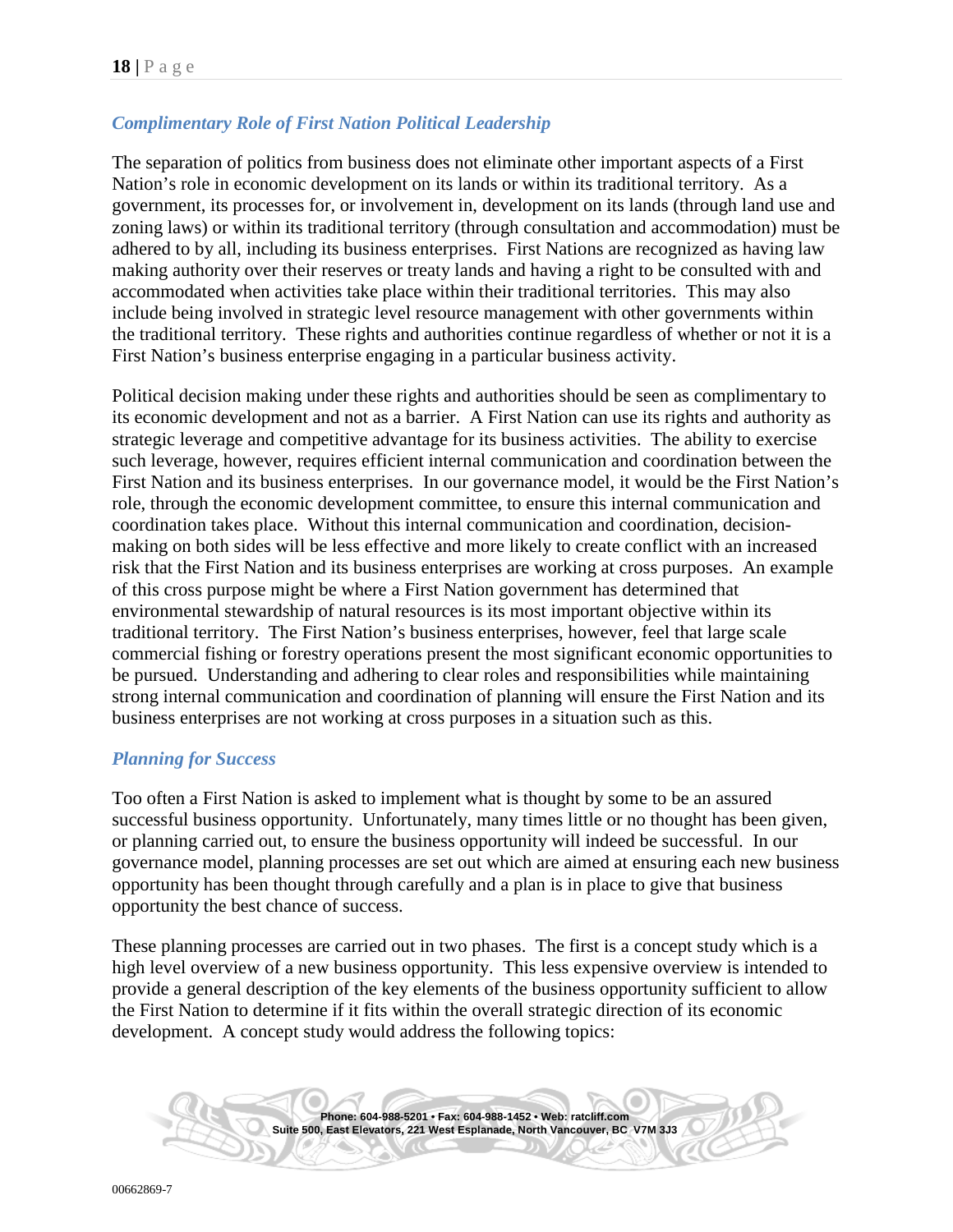- a brief description of the purpose of the new business opportunity, the goods or services to be offered and the potential location of the new business;
- a brief overview of the market for the goods or services to be offered, including target consumers and competitors;
- an estimate of the capital required to establish and maintain the new business opportunity and the possible sources of that capital, including, where known, potential business partners;
- an overview of the possible risks facing the new business opportunity and possible action that could be taken to mitigate those risks; and
- an overview of the potential employment and training opportunities for First Nation members.

After a concept study has been prepared and if it has been approved, the new business opportunity would be added to the economic development plan for the First Nation. The economic development plan would form the cornerstone of the First Nation's economic development and is intended to articulate the strategic direction of a its economic development for the following five years.

The second phase of planning for success is the preparation of a business plan for a new business opportunity. If a new business opportunity has been included in the economic development plan, then, at the appropriate time, a business plan may be developed which will, if approved, guide the implementation of the new business opportunity. A business plan is intended to be a detailed and comprehensive analysis of the business opportunity which addresses the following topics:

- a detailed description of the purpose of the new business opportunity, the specific goods and services to be offered and the location of the new business opportunity;
- an assessment of the new business opportunity as compared to other new business opportunities identified in the economic development plan in terms of likely return on investment, risks and sustainability;
- a comprehensive analysis of the market for the goods and services to be offered, including target consumers, competitors and estimated market share;
- the capital required to establish and maintain the new business opportunity and the planned source of that capital, including, where applicable, the business partners that have expressed interest in participating in the new business opportunity and the capital they will contribute;
- a description of the corporate structure for the new business opportunity;
- an estimate of the profit or loss of the new business opportunity for the first five years, including projected financial statements and estimates of return on investment;
- an assessment of the possible risks facing the new business opportunity and actions that could be taken to mitigate those risks;
- an overview of the financial performance, employment and training objectives for the new business opportunity for the first five years; and
- a description of any other requirements to implement the new business opportunity such as the purchasing, leasing, surveying, registration or rezoning of land or other approvals required from any applicable government or governing body.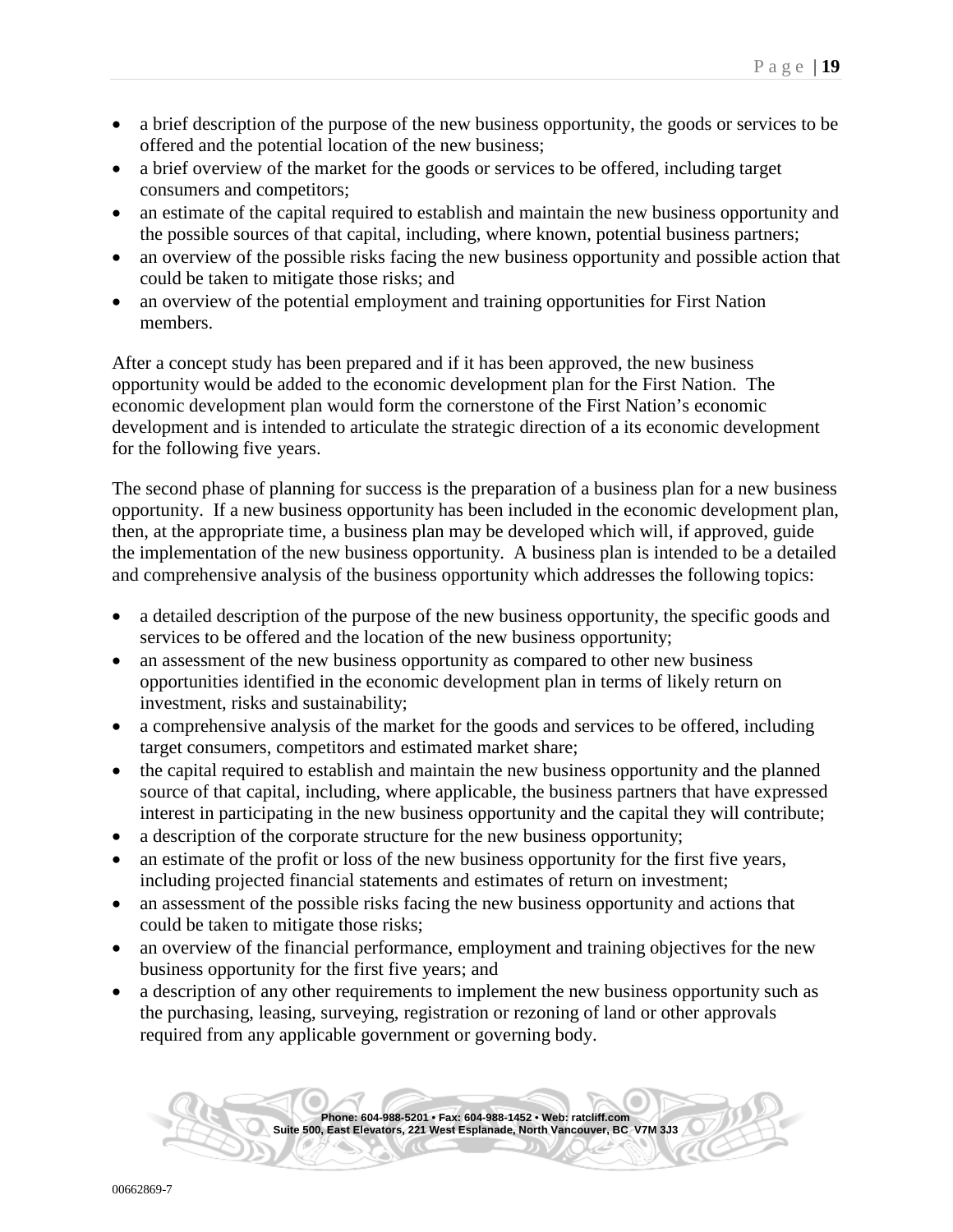After a business plan has been prepared and if it has been approved, the new business opportunity would be passed on to the holdings limited partnership to implement. Once a new operating limited partnership has been created to realize the new business opportunity, it must do so in accordance with its approved business plan.

#### <span id="page-19-0"></span>*Transparency and Accountability*

One of the pitfalls we have seen in the separation of politics and business in First Nations' economic development is the mistaken belief that this separation removes any accountability on the part of the businesses to its owner, the First Nation. We have seen situations where the First Nation's government representatives hesitate to even talk to the business leadership and feel they cannot ask any questions about the businesses for fear of being accused of "mixing politics and business". We have also seen businesses refuse to provide any sort of financial accounting to the First Nation's government because "it's none of their business, we are separate."

The separation of politics from business does not remove the common law shareholder rights to financial accountability and profits from the business. Neither does the separation of politics and business eliminate the right of the shareholder to remove a board of directors if they are not acting in the best interests of the company. As indicated in the Harvard Project reports, transparency and accountability are key to successful First Nations' economic development.

Our governance structure includes regular reporting requirements and annual planning processes that would ensure the First Nation remains informed on the activities, successes and failures of its businesses and that the boards of directors, who oversee those businesses, remain accountable to the ultimate owner, the First Nation. To ensure transparency around annual planning and profit sharing, processes are spelled out which not only guide budgeting and profit distribution decisions (which ensure the businesses have the resources to sustain and grow their business), but also ensure the First Nation receives a return on its investment in those businesses.

#### <span id="page-19-1"></span>*Governance and Fiscal Agreement*

One of the tools we have found helpful for our First Nation clients to separate politics from business is to have the First Nation enter into a written agreement with each of its business enterprises (which we call a Governance and Fiscal Agreement). The purpose of this agreement is to have the roles and responsibilities of the key stakeholders in the First Nation's economic development and key decision making processes clearly spelled out. The roles and responsibilities of the First Nation's government, the holdings board, the various operating boards, the First Nation's economic development officer and senior business management, are all very different. Having their various roles and responsibilities spelled out in a written agreement ensures everyone is aware of their own and everyone else's respective roles and responsibilities. As well, the process of developing the Governance and Fiscal Agreement with a First Nation is a very productive, informative and instructional tool for discussions with all these participants regarding who is, or should be, responsible for the various decisions and activities involved in economic development, what the processes should be for making those decisions and what each of their respective roles and responsibilities should be as part of that process.

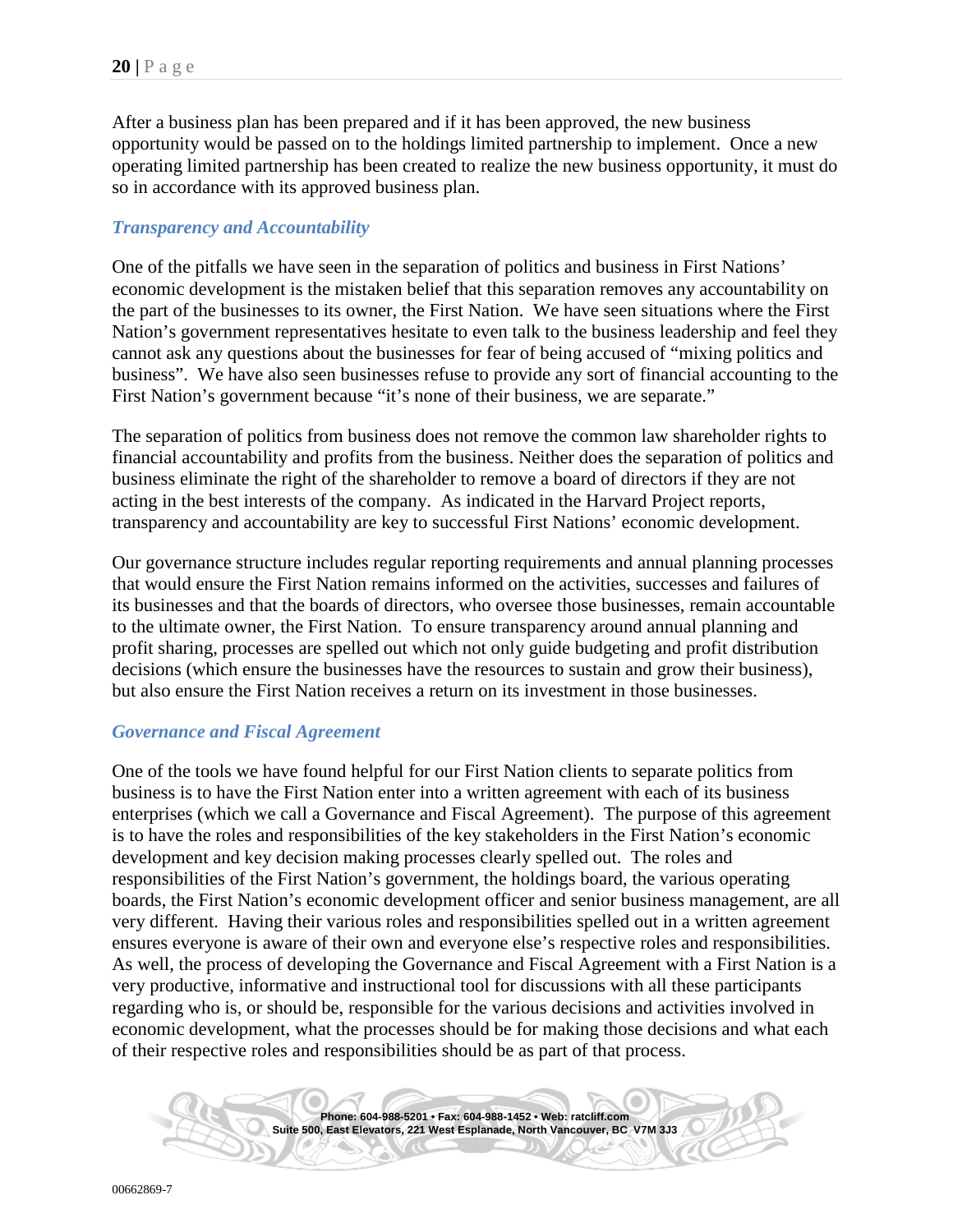Our Governance and Fiscal Agreement would address the roles and responsibilities of the corporations, boards of directors and limited partnerships created to carry out the First Nation's economic development. This agreement would also set out reporting and profit sharing expectations that would differ from normal corporate reporting requirements, which would be necessary given the unique role that a First Nation's corporations would play in its economic development. This will help to ensure the transparency and accountability that is necessary for the success of the First Nation's economic development. Our Governance and Fiscal Agreement template addresses the following general topics:

- limited role of government in business operations (exercising common law shareholder rights as owner and approving major decisions such as structural changes, operational anomalies and annual plans);
- appointments to, and removal from, the operating boards with a right of appeal;
- role of the boards of directors (holdings board and operating boards) and senior management;
- annual planning and budgeting requirements;
- profit sharing and distribution processes;
- reporting frequency and content requirements;
- how major operational decisions are made and operational anomalies approved;
- how management services are provided; and
- requirements for certain corporate policies and procedures to be implemented.

We have developed templates for corporate policies and procedures that set out in greater detail the expectations on how the board of directors and senior business management of each business should conduct their affairs.

It has been suggested to us that the roles and responsibilities of all key stakeholders in First Nation economic development need only be set out in policies and procedures of the First Nation. While this may be true in some circumstances, the fact remains that policies and procedures can easily be changed by a First Nation without any consultation with the corporations that carry out is economic development or any due process. The contractual nature of the Governance and Fiscal Agreement ensures that those roles and responsibilities, as well as the systems and procedures that separate politics and business, will not be unilaterally changed. Further changes to a First Nation's economic development governance structure would require consultation with business leadership through a system of recognized processes. This will assist in ensuring that, once business decisions have been freed from political consideration, that separation cannot easily or unilaterally be undone. This is necessary in order to maintain the transparency and accountability, and therefore the predictability, of a First Nation's economic development, thereby creating the best possible governance environment for its success.

For our Treaty First Nation clients, we have also developed an *Economic Development Act* and related *Governance and Fiscal Agreement Regulation* which governs the Treaty First Nation's role in economic development as well as establishing certain reporting requirements and restrictions for the operating limited partnerships. This is not possible with *Indian Act* bands that do not have the authority to enact such laws. For our Treaty First Nation clients we are able to

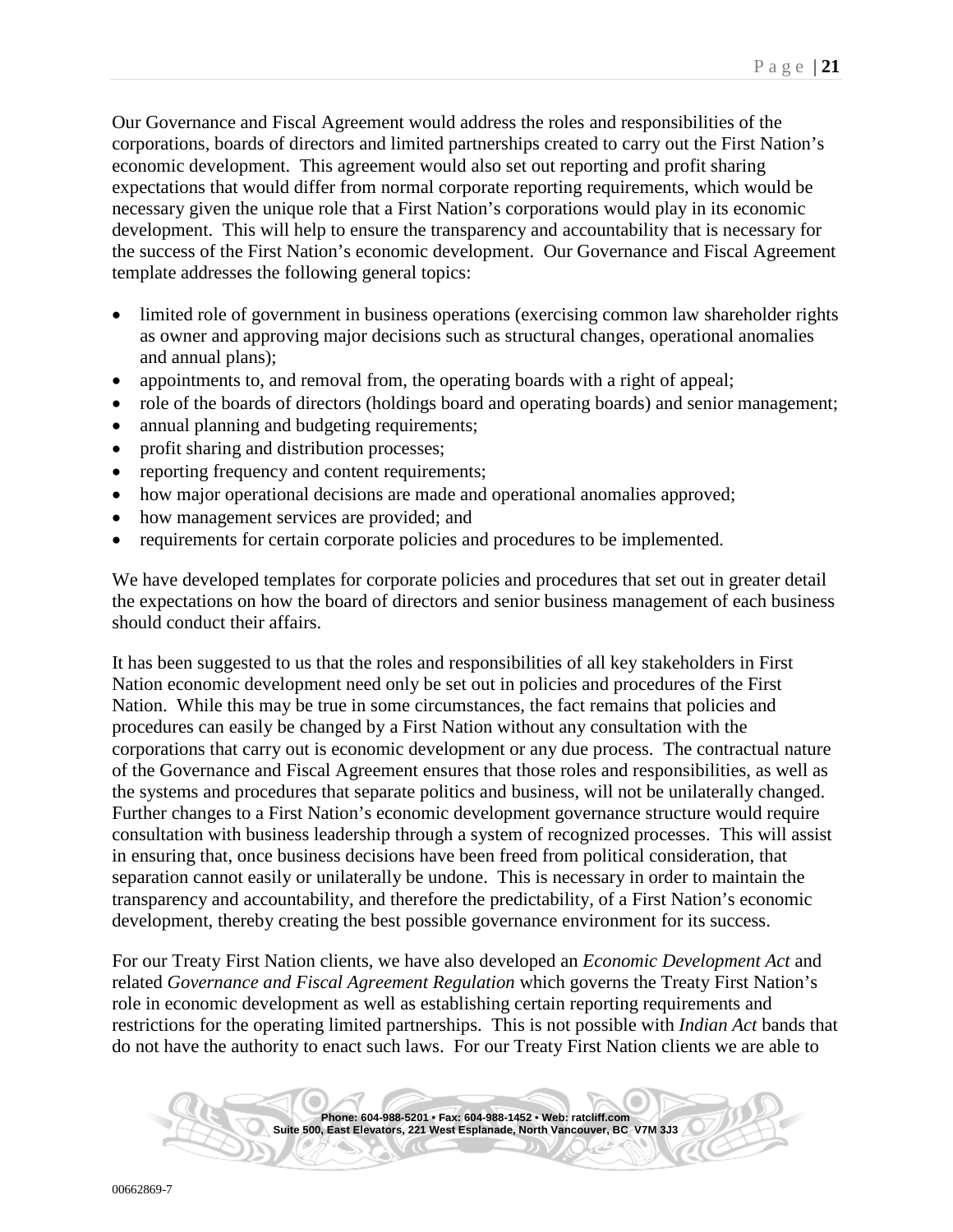relocate the most relevant and important provisions from the Governance and Fiscal Agreement into the *Economic Development Act*. The advantage of an *Economic Development Act* is that the provisions of the Act have the force of law which may be helpful in ensuring the separation of politics from business while maintaining the transparency and accountability of the Treaty First Nation's business enterprises.

## <span id="page-21-0"></span>**OTHER GOVERNANCE STRUCTURE CONSIDERATIONS**

Besides separating politics from business, there are a number of additional governance matters that should be considered when developing a First Nation's economic development governance structure. These are each discussed below.

#### <span id="page-21-1"></span>*Compartmentalization*

A reoccurring problem we have seen in First Nations' economic development is the failure to "compartmentalize" separate business activities into separate legal entities and to clearly and methodically carry on those business activities separately from the others. Failure to compartmentalize business activities may take a number of different forms, such as the following:

- one legal entity carries on, and owns the assets required in, multiple and unrelated business activities (e.g. a First Nation's campground, hotel, construction business and forestry business are all operated by the same legal entity);
- multiple legal entities carry out exactly the same or indistinguishable business activities and there is no clear separation between which legal entity is actually carrying out a particular activity at any given point in time (e.g. multiple legal entities owned by the First Nation operate campgrounds and related services);
- one legal entity owns assets that are required by another legal entity for its business activities (resulting in inter-company loans or accounts payable and receivable recorded in their respective financial statements as fees for the use of the assets); and
- there is no discernible separation between the First Nation and its business entities (as discussed above).

The circumstances above create situations where there is no "compartmentalization" of discrete business activities and the assets necessary to carry out those activities into separate legal entities. In those circumstances, public perception can easily be blurred regarding which entity is carrying out which business activity. Any blurring of the corporate separation (the "corporate veil") is more likely to result in the "piercing of the corporate veil", when the courts look to the shareholders or limited partner to cover the losses of the business (thereby eliminating the limited liability protection that corporations and limited partnerships are intended to provide).

Compartmentalization is not only necessary as between the various businesses owned by the First Nation, but as between the First Nation and the legal entities that carry out its economic development. To ensure that the First Nation's and each business's limited liability protection remains intact, they must each be clearly seen as separate from the others. This requires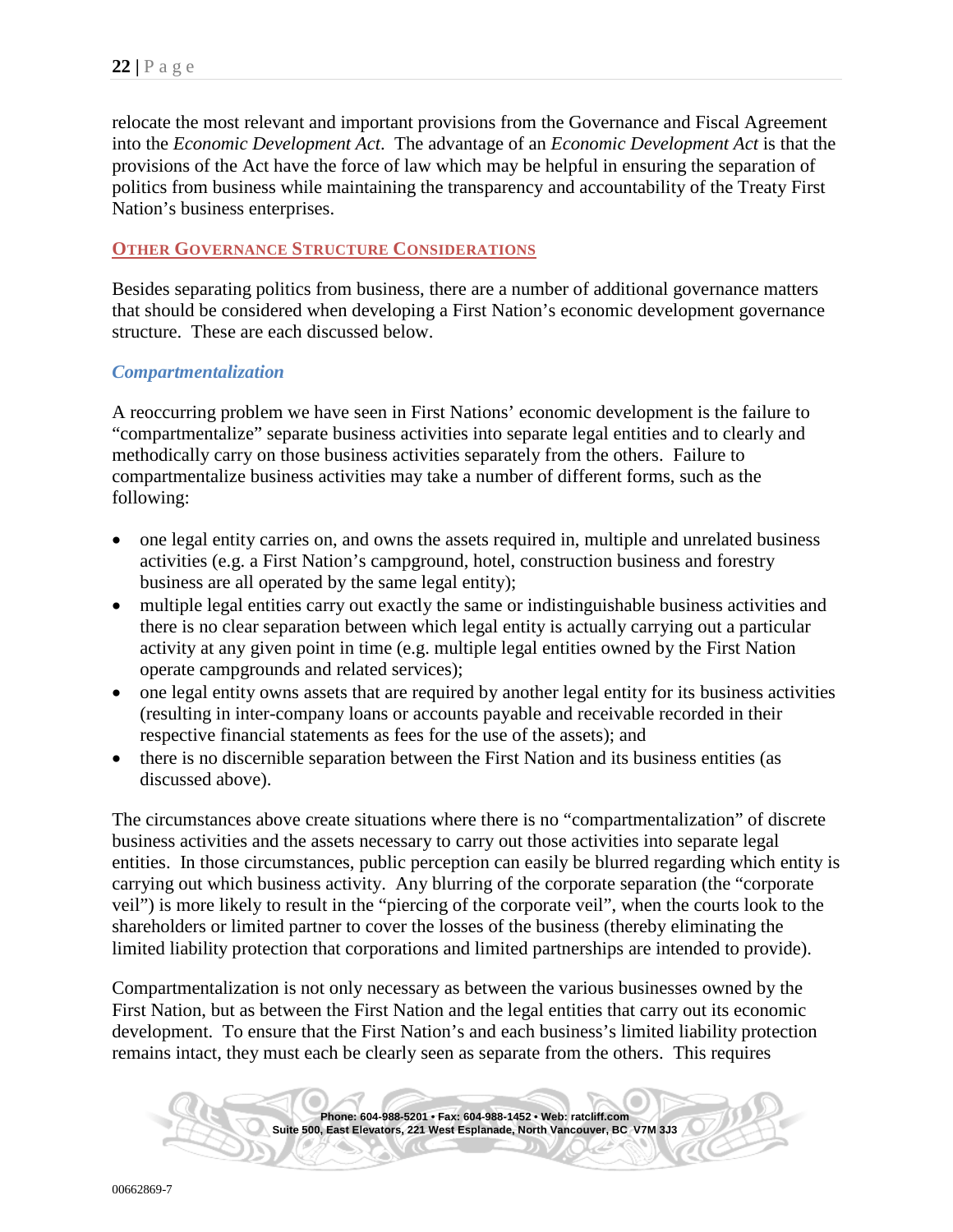separating the First Nation's government and administration from business administration by having separate management and separate employees, as well as separate bank accounts, separate accounting and financial records, separate signage, invoices, letterhead, business cards and promotional material (including their internet presence), etc. This separation is important for maintaining the compartmentalization and limited liability protection for the First Nation and each of its individual business enterprises.

#### <span id="page-22-0"></span>*Advantages of Compartmentalization*

The compartmentalization of different business activities, and the assets necessary to carry out those activities, into separate legal entities offers a number of advantages. Primarily, compartmentalization is more likely to ensure limited liability protection in the event one business activity fails or causes harm. If there has been no blurring of the corporate veil, a court is not likely to pierce that corporate veil and will limit the liability from the failure or harm to the legal entity that failed or caused the harm. A failing business activity will not affect the other successful business activities if it is carried out by a separate legal entity.

Compartmentalization also leads to more accurate and transparent financial reporting for each business activity. Having assets (other than valuable capital assets, which are discussed below) owned by one legal entity that are necessary for another legal entity to carry out its business activity may lead to a growing number of inter-company accounts payable and receivable or inter-company loans on the financial statements of the various First Nation businesses. This can, over time, become confusing and misleading to a reader and distort the true value of the First Nation business and the true cost of carrying out a particular business activity. Inter-company loans, accounts receivable and accounts payable are less likely to be required if each discrete business activity is carried out by one legal entity and it holds the assets necessary to carry out that business activity. Clarity concerning financial reporting (an integral part of transparency and accountability) is essential to establishing trust and confidence between a First Nation and its economic development arm.

Compartmentalization is more likely to provide greater organizational efficiencies by eliminating potentially costly duplication because the business activity is not spread out over multiple legal entities, each with their own administrative and servicing costs. This also provides greater transparency and accountability because the reporting on a particular business activity will more accurately reflect the true cost of carrying out that business activity (rather than being spread out and "hidden" over multiple First Nation businesses).

#### <span id="page-22-1"></span>*Consequences of Failing to Compartmentalize*

The consequences of not having each discrete business activity and its assets compartmentalized into separate legal entities may include the following:

• increased risk of the loss of business assets owned by a business carrying out multiple business activities because of the failure of one activity unrelated to the asset (e.g. the hotel is lost because the forestry business failed);

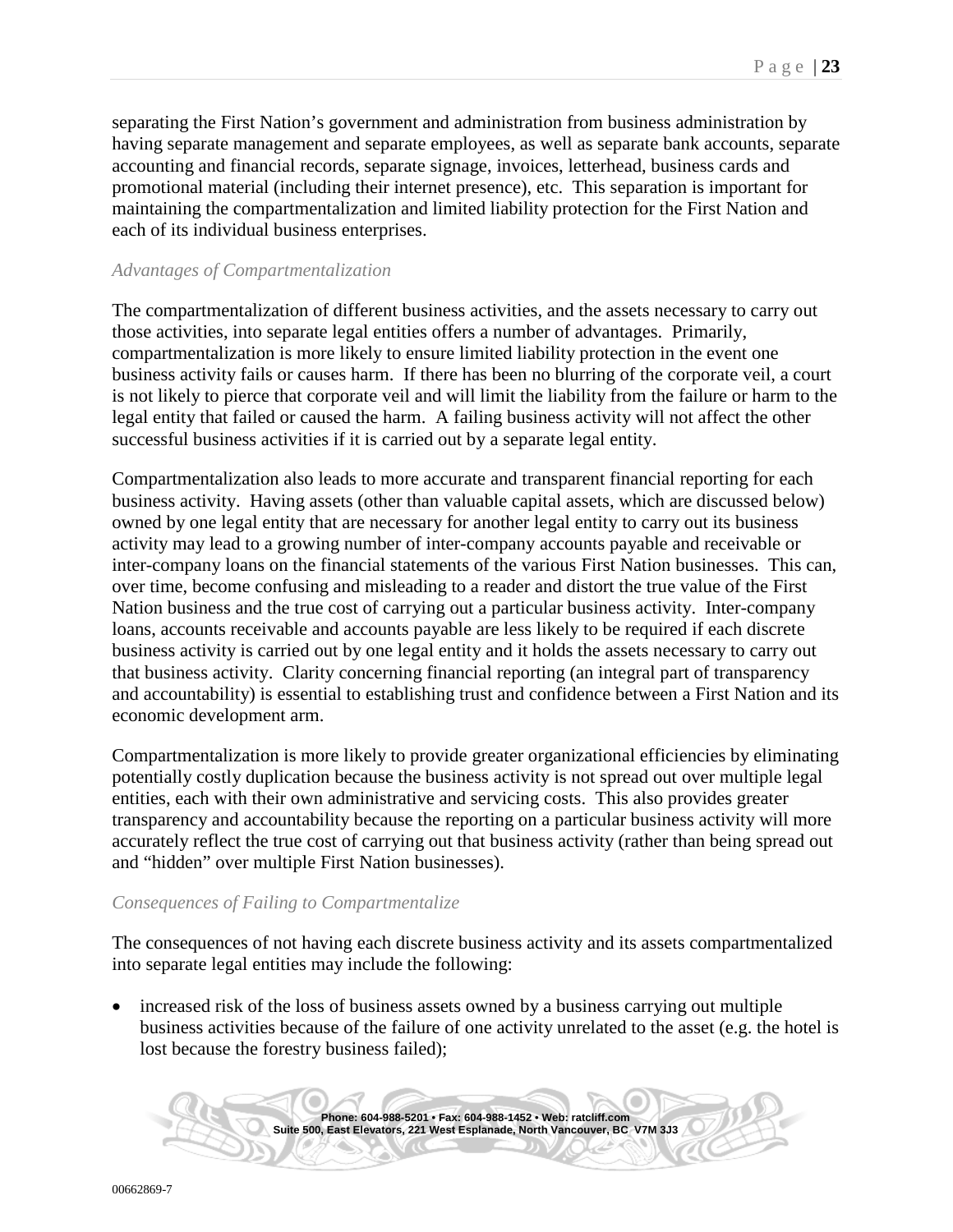- potential loss of operational efficiencies with multiple businesses carrying out the same business activity (e.g., campgrounds run by multiple corporations, each of which must file separate annual reports, prepare separate financial statements and have separate licensing costs);
- organizational confusion concerning which business is carrying out which activity, making it more difficult to communicate with members concerning economic development and potentially increasing a perception of a lack of transparency and accountability in economic development; and
- the above confusion may also result in an increased risk of a court "piercing the corporate veil" when it is unclear which business is carrying out the business activity that caused a loss or damage, so all are held liable for the loss or damage, potentially even the First Nation.

#### <span id="page-23-0"></span>*Business mandates*

A First Nation does not engage in economic development simply to be "in business". As mentioned earlier, there are typically four goals for a First Nation in pursuing economic development: 1) jobs for members; 2) alternate sources of revenue; 3) access to the wealth taken daily from its traditional territories; and 4) access to the capital wealth of its reserve or treaty lands. The type of economic development opportunities pursued can reflect back on the First Nation, both as to its perceived character and its place within the broader community (with regard to both the nature of its business enterprises (forestry versus casinos) and its success (being profitable or going bankrupt)).

Because its economic development will reflect back on a First Nation, it should have (and our governance model would provide) with a say in the nature and planning for success of each business opportunity to make sure it meets the goals for economic development as prioritized by the First Nation. This isn't only because the First Nation's resources will likely be required to start a new business opportunity. If this were the only reason for a First Nation to have a say in its economic development, it would suggest that if those resources were not required, the First Nation would not have a say). We disagree with that proposition, a First Nation will always have a concern (and therefore, in our view, must have a say) in what businesses its economic development arm engage in because of how the businesses reflect back on the First Nation, the opportunities created for it and its members, and its position within the broader community. In addition to the economic development plan approved by the First Nation which would set the strategic direction for its economic development, this "say" by the First Nation would also be established in our governance model through the concept of the "business mandate". In this model, businesses are required to operate within their approved business mandate.

One may ask why a First Nation should be given this control, especially if the businesses are self-sufficient and not reliant on the resources of the First Nation, and wouldn't such control "pierce the corporate veil"? When we say the First Nation's proper role is in strategic planning, we refer to the direction it chooses for its economic development. In our view, there is no logical principle that would suggest the businesses should have the right to change that strategic direction (by engaging in whatever business they choose) simply because the First Nation's

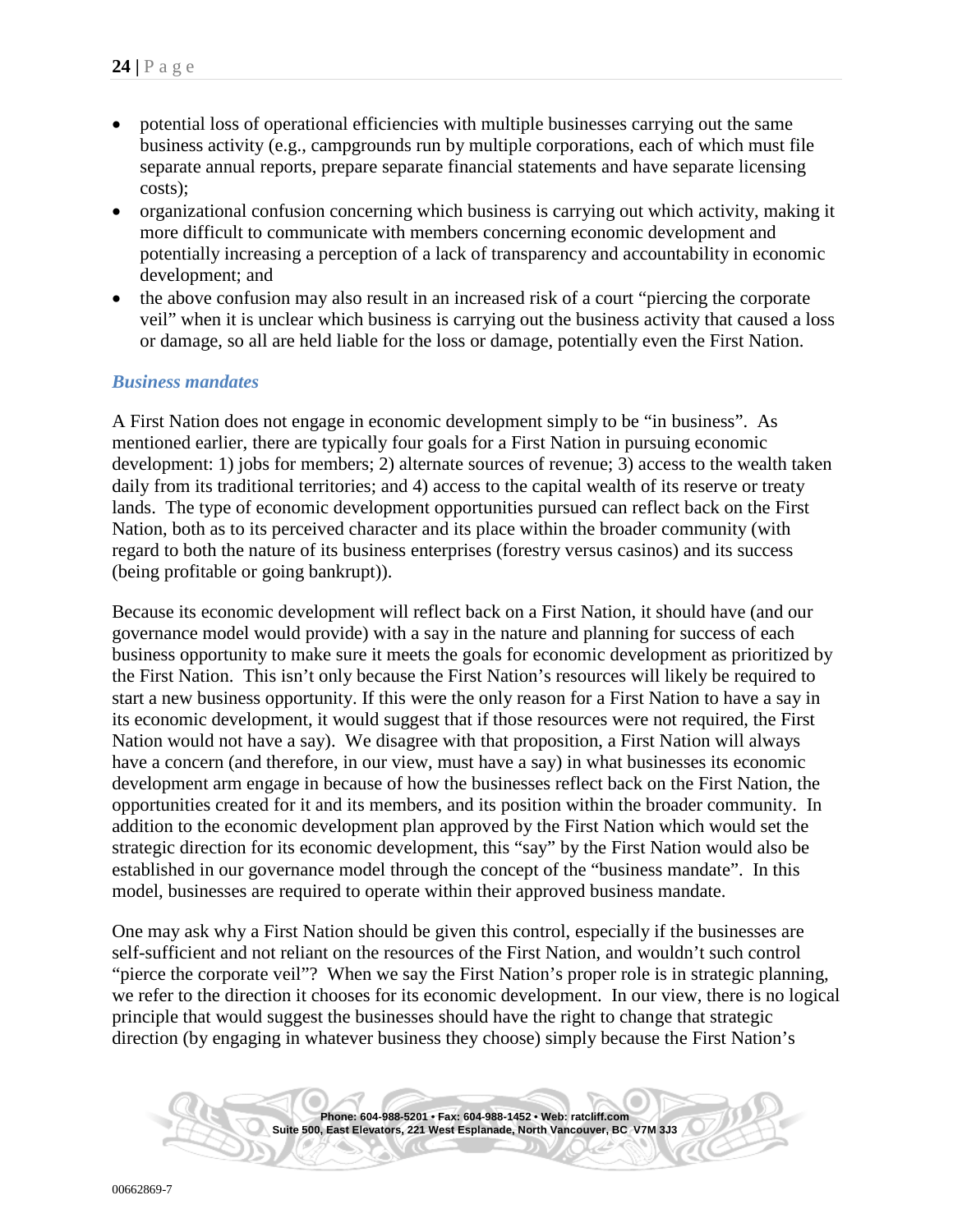resources may no longer be required for a new business opportunity. At all times, but especially in times of success, the First Nation's businesses must always remember the reason for their very existence: to meet the strategic goals for economic development as prioritized by the First Nation. Further, regardless of whether or not the current resources of the First Nation are required for new business opportunities, at the end of the day, all the resources owned by the businesses belong indirectly to the First Nation, as ultimate owner of the business enterprises. Even if a new cash injection is not required directly from the First Nation to get a new business opportunity up and running, it still will require the resources of one or more of the business enterprises to be injected into that new business opportunity. As such, those start-up resources will not be available for distribution as available cash back through the holdings limited partnership to the First Nation and, in our view, the First Nation has the right to have the final say in where those resources are utilized. This is the essence of strategic planning: determining where one chooses to invest resources.

The concept of the "business mandate" also assists with compartmentalization. As discussed above, the limited liability protection offered by our corporate structure may be lost when it becomes unclear which business entity is carrying out which business activity. This can happen when a First Nation has multiple companies, some with similar or common businesses, and it is not always kept perfectly clear which company is operating which business. If the separation is not perfectly clear at all times and there is confusion regarding which legal entity is actually carrying out which business activity, the limited liability protection may be lost by a court saying all the companies are liable. However, compartmentalization will ensure that the separation is maintained between the business enterprises and when that separation is perfectly clear, if one business enterprise fails, it should not affect the other successful business enterprises. Business mandates, therefore, actually assist in decreasing the risk of a court "piercing the corporate veil" with its associated loss of limited liability protection.

To ensure compartmentalization, our recommended governance structure for First Nations' economic development would establish a business mandate for each operating limited partnership to carry out discrete, or closely related, business activities as a single business separate from any of the other operating limited partnerships' businesses. These business mandates must be broad enough to include all the business activities that are necessary or desirable for each operating limited partnership to function effectively and efficiently, but should also be narrow enough to ensure the transparency and accountability of its business operations. If a First Nation wishes to pursue economic development opportunities that do not fall logically into the business mandate of an existing operating limited partnership, then a new operating limited partnership would be created and assigned the business mandate to carry out that new economic development opportunity.

Determining business mandates for each First Nation business enterprise and requiring them to only operate within their business mandates will compartmentalize discrete business activities into each business enterprise and ensure the strategic direction for a First Nation's economic development.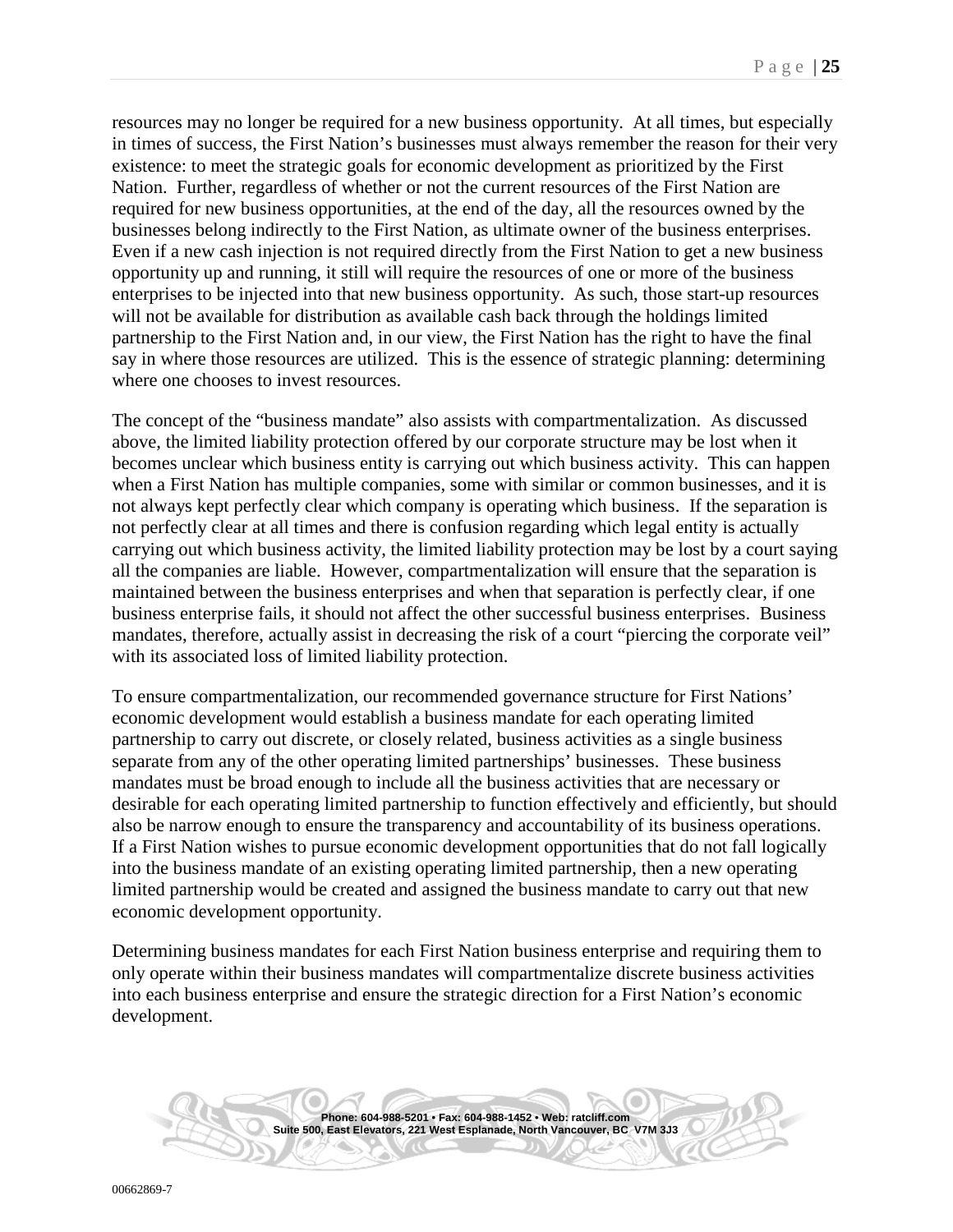## <span id="page-25-0"></span>*Business names and branding*

A tool we use in our governance structure to maintain limited liability protection is the "business naming protocol". As discussed above, the limited liability protection offered by corporations and limited partnerships may be lost when those dealing with the business are not aware they are dealing with a limited liability entity.

The *Business Corporations Act* requires corporations in British Columbia to have names that contain three elements: 1) a distinctive element (something that sets the name apart from all other names, such as "XFN"), 2) a descriptive element (something that describes the nature of the business activities, such as "Forestry" or "Fisheries") and 3) a corporate designation ("Ltd.", "Inc.", "Corp." or "Corporation" or similar words) that indicates it is a limited liability entity. A limited partnership must have the words "limited partnership" in its name.

In order to maintain the limited liability protection that companies and limited partnerships provide, in its business dealings a limited liability entity must use the full and proper name of the business, including the corporate designation or limited partnership designation. All signage, invoices, letterhead, business cards, promotional material (including its internet presence) etc. associated with the business activity must clearly indicate the full legal name of the entity carrying out the particular business activity. If it does not and a person suffers loss, the courts will look to the shareholders or limited partner to cover that loss (thereby "piercing the corporate veil" with the loss of liability protection).

It is common in business when someone owns a group of companies that they create a "look and feel" for those companies to communicate that, although they are all separate legal entities, they are all part of the same group of businesses. This can be done through similar logos and through a business naming protocol. This is often referred to as "common branding". It must be kept in mind, however, that at all times it must be clear which entity is carrying out each separate business activity in order to ensure the "corporate veil" is not pierced. This can be done through variations in logos (such as using designs with readily noticeable differences, such as colour) and related but different names. Sometimes the connection is simply stating something like "a member of the XFN group of businesses".

A First Nation's businesses are assets of the First Nation and are likely viewed as its representatives in the larger business community. As such, there is value in making the association between the First Nation and its various business enterprises readily apparent through common branding. One of the tools for common branding is a business naming protocol for the related business enterprises. A business naming protocol for a First Nation's business enterprises may consist of the name of the First Nation, its acronym or a traditional word as the distinctive element, such as "XFN"; a descriptive element of one or two words, such as "Power" or "Forestry Ventures", which describes the business activities that correspond to the business enterprise's activities (as required by the *Business Corporations Act*); and the corporate designation "Inc." for the general partners and "Limited Partnership" for the limited partnerships. This is important for ensuring the limited liability protection provided by our recommended corporate structure is maintained. As well, this business naming protocol lends itself to the use

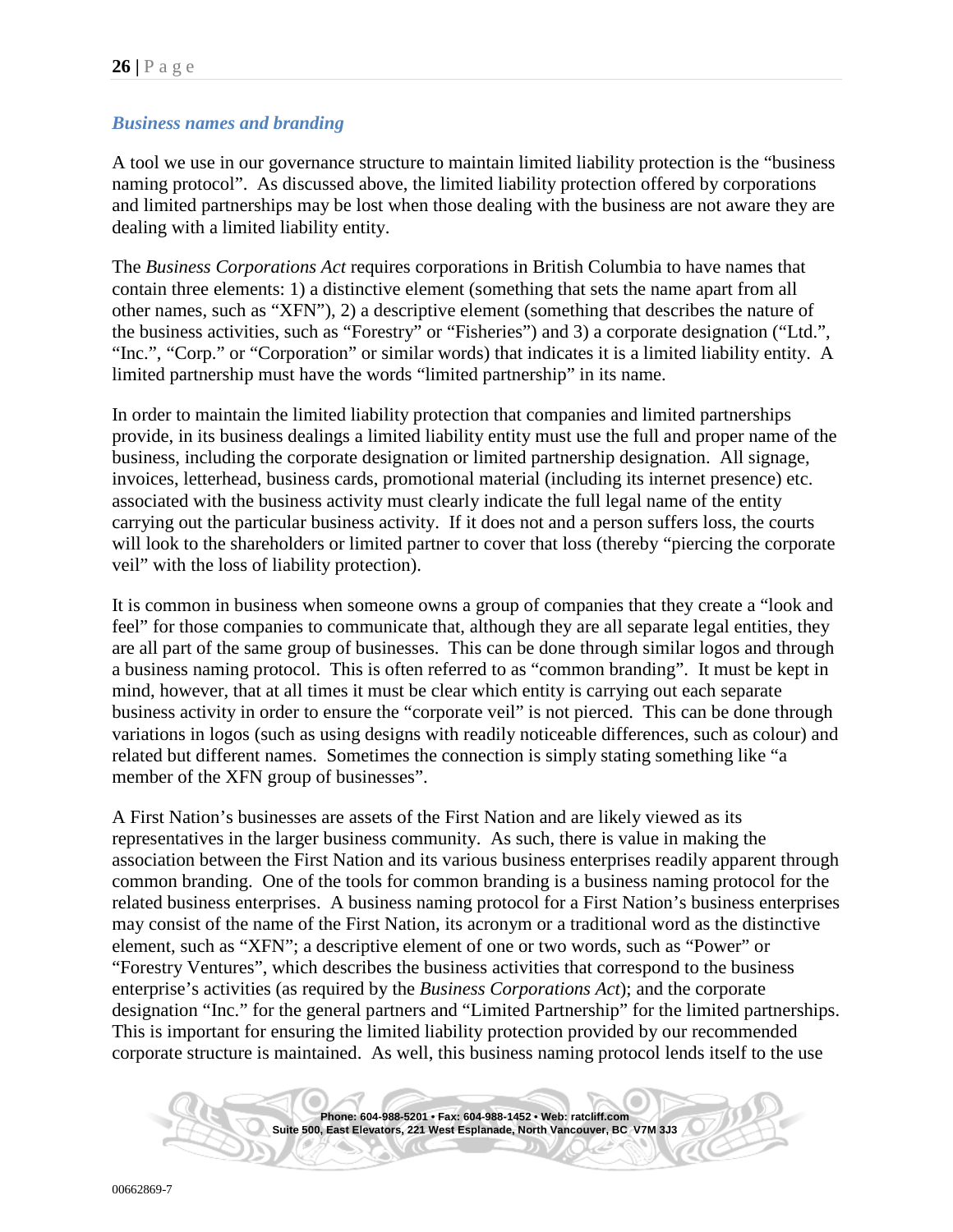of distinctive acronyms for each First Nation business enterprise for ease of communications and reporting on business activities in general, such as "XHI" for XFN Holdings Inc. and "XHLP" for XFN Holdings Limited Partnership.

#### <span id="page-26-6"></span>*Management and control*

One of the circumstances under which limited liability protection may be lost is if a limited partner engages in the management of the business of the limited partnership. Under section 64 of the *Partnership Act*, a limited partner is not liable for the debts of the partnership "…unless he or she takes part in the management of the business". A limited partner is a "silent investor" and must remain separate from the active business operations of the limited partnership. Failing to maintain that separation runs the risk of the limited partner losing its limited liability protection. Because in our corporate structure the First Nation would be the limited partner in the holdings limited partnership, it would be important, in order to maintain its limited liability protection, that the First Nation (both the political leadership and senior administration) not be seen to be engaged in the management or control of the business of the holdings limited partnership. Likewise, because the holdings limited partnership is the limited partner in each of the operating limited partnerships, it is important, in order to maintain its limited liability protection, that the holdings board not be seen to be engaged in the management or control of the business of an operating limited partnership.

Court cases on this issue are relatively sparse, not only in British Columbia but across Canada, and there has been little judicial discussion of the topic in recent years. It is generally clear, however, that a limited partner who controls aspects of the day-to-day operations of the limited partnership's business will be found to be taking part in the management of the business. A review of Canadian case law on the subject suggests the following to be forms of "management" or "control" that may cause a limited partner to lose its limited liability protection:

- a limited partner identifying themselves as an officer of the partnership;<sup>[5](#page-26-0)</sup>
- a limited partner signing cheques or conducting bank transactions on behalf of the partnership;<sup>[6](#page-26-1)</sup>
- a limited partner making managerial decisions; $^7$  $^7$
- a limited partner acting as a general contractor for the partnership; $\frac{8}{3}$  $\frac{8}{3}$  $\frac{8}{3}$
- a limited partner negotiating agreements on behalf of the partnership;<sup>[9](#page-26-4)</sup>
- a limited partner providing daily maintenance to the assets of the partnership;  $10$

<span id="page-26-5"></span><span id="page-26-0"></span><sup>5</sup> *Haughton Graphic Ltd. v. Zivot*, [1986] O.J. No. 288 (Ont HC). Affirmed [1988] OJ No 2957[, 38 BLR xxxiii](http://www.lexisnexis.com/ca/legal/search/runRemoteLink.do?langcountry=CA&linkInfo=F%23CA%23BLR%23sel2%2538%25page%25R33%25vol%2538%25&risb=21_T14763833888&bct=A&service=citation&A=0.8097440191240614) (Ont CA), leave to SCC refused [1988] SCCA No 212, [38 BLR xxxiii](http://www.lexisnexis.com/ca/legal/search/runRemoteLink.do?langcountry=CA&linkInfo=F%23CA%23BLR%23sel2%2538%25page%25R33%25vol%2538%25&risb=21_T14763833888&bct=A&service=citation&A=0.9674568833365165) (SCC). Reasoning adopted in *Nordile Holdings Ltd. v. Breckenridge* (1992), 66 BCLR (2d) 183 (BC CA). <sup>6</sup> *Ibid.*; *Laplante v. Canada*, [1994] TCJ No 1211, [1995] 1 CTC 2647.

<span id="page-26-2"></span><span id="page-26-1"></span><sup>7</sup> *Nordile Holdings Ltd. v. Breckenridge* (1992), 66 BCLR (2d) 183 (BC CA).

<span id="page-26-3"></span><sup>8</sup> *Laplante v. Canada*, [1994] TCJ No 1211, [1995] 1 CTC 2647.

<span id="page-26-4"></span><sup>9</sup> *Ibid.*

**Phone: 604-988-5201 • Fax: 604-988-1452 • Web: ratcliff.com Suite 500, East Elevators, 221 West Esplanade, North Vancouver, BC V7M 3J3**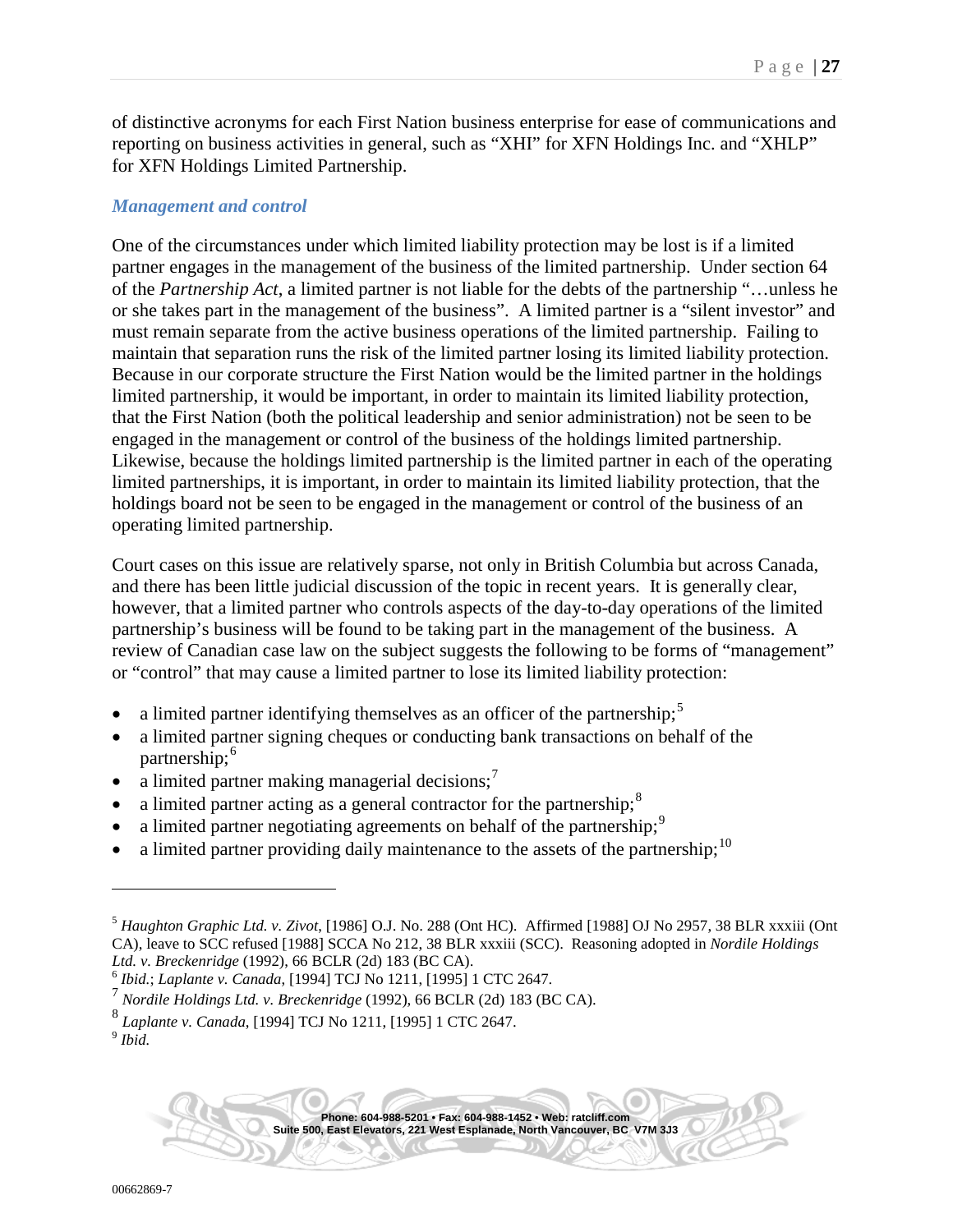- <span id="page-27-7"></span>a limited partner providing a guarantee on a partnership loan;<sup>[11](#page-27-0)</sup>
- a limited partner paying for the expenses of the partnership;<sup>[12](#page-27-1)</sup>
- a limited partner employing the manager of the partnership;<sup>[13](#page-27-2)</sup>
- a limited partner being paid for management services by the partnership;  $14$  and
- <span id="page-27-6"></span>a limited partner registering property in its name that belongs to the partnership.<sup>[15](#page-27-4)</sup>

It should be noted that the *Partnership Act* uses somewhat different language to address this subject from many other provinces' legislation so the examples identified above may or may not apply in British Columbia in all circumstances. The *Partnership Act* states that a limited partner is liable as a general partner where "he or she takes part in the management of the business." In contrast, other provincial legislation uses the word "control" of the business. Some observers have stated that this may set a somewhat different standard in British Columbia,<sup>[16](#page-27-5)</sup> however, it is difficult to say given the relatively limited commentary by the courts on the topic. Creating a management limited partnership (discussed below) to provide management services to the First Nation's business enterprises would assist in avoiding that problem.

## <span id="page-27-8"></span>*Management limited partnership*

Another tool we utilize in our governance structure to accomplish compartmentalization is that of the "management services limited partnership". It is unlikely all of a First Nation business enterprises would have the resources to support their own management, administrative, financial, record keeping, accounting and advisory services in-house. Having a management services limited partnership provide those services to all the First Nation business enterprises would eliminate the need for them to provide those services in-house or to have them provided by the First Nation. In the interest of separating the First Nation government administration from business administration, it is prudent (from a liability perspective) and efficient (from a cost savings perspective) to have a management services limited partnership provide these services to the other First Nation business enterprises. This also eliminates concerns regarding section 64 of the *Partnership Act* since a management services limited partnership is not a limited partner in any other limited partnership.

A management services agreement forms an integral part of our recommendations for implementation of our governance structure model. A management services agreement would be entered into between the management services limited partnership and the general partners of all

 $\overline{a}$ 

<span id="page-27-0"></span><sup>10</sup> *Ibid.* <sup>11</sup> *Ibid.*

<span id="page-27-1"></span><sup>12</sup> *155569 Canada Ltd. v. 248524 Alberta Ltd.* (1996), 43 Alta. L.R. (3d) 189 (Alta QB).

<span id="page-27-2"></span><sup>13</sup> *Michel v. Lafrentz*, 1999 ABCA 38.

<span id="page-27-5"></span><span id="page-27-4"></span><span id="page-27-3"></span><sup>&</sup>lt;sup>15</sup> Re Forest & Marine Financial Corp., 2009 BCCA 319.<br><sup>16</sup> Maurice Coombs, *Halsbury's Laws of Canada – Partnerships*, accessed via Quicklaw on May 22, 2012, HPJ-72.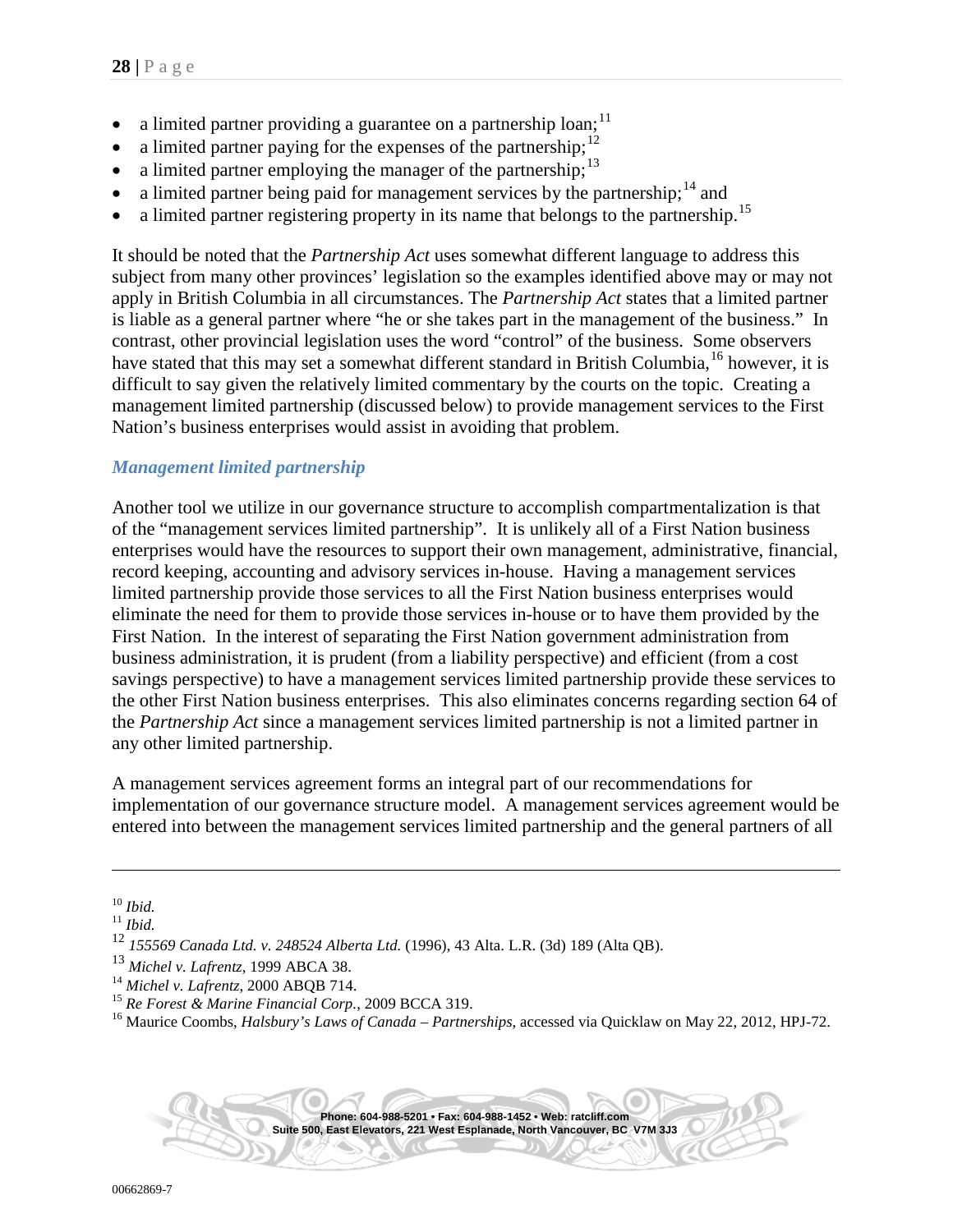of the First Nation's business enterprises requiring those business enterprises to utilize the management services limited partnership to provide management, administrative, financial, record keeping, accounting and advisory services to them. The purpose of the management services agreement is to document how those services are provided and to clearly set out the terms and conditions of those services, such as how time, fees and other expenses are allocated between the business enterprises. Having the cost of providing those services charged to each general partner for each business enterprise for actual time spent on its behalf would more accurately reflect the true cost of carrying out those business activities by that business enterprise. This would provide more accurate financial reporting, leading to greater transparency and accountability for that business enterprise as it fulfills its business mandate. This may also assist in addressing concerns regarding section 103(1) of the *Income Tax Act* where CRA can reallocate profit between a general partner and a limited partner in circumstances where CRA determines the general partner is not properly compensated for what it has contributed to the partnership.

## <span id="page-28-1"></span>*Capital assets limited partnership*

A common practice in business is the compartmentalization of valuable capital assets into a separate legal entity, isolating them from the potential liabilities which may arise from active business operations. We typically recommend doing so by holding those valuable capital assets in a capital assets limited partnership which does not carry on any other active business operations, except to lease or rent those valuable capital assets to other operating limited partnerships. Such valuable capital assets may include land, heavy equipment and machinery, water licences, forestry licences, fishing licences or other passive investments. The leases or rental agreements should be structured in such a way that if the operating limited partnership fails or is otherwise forced into bankruptcy or liquidation proceedings, the leases or rental agreements would immediately terminate and the possession and control of the valuable capital asset immediately revert to the capital assets limited partnership so it does not form part of the bankruptcy or liquidation proceedings. Utilizing a capital assets limited partnership protects those valuable capital assets from failed business operations and preserves the valuable capital assets for use elsewhere by the First Nation's business enterprises.

Some have suggested that the holdings limited partnership in our corporate structure should serve in the role we have contemplated for the capital assets limited partnership since it is already playing a "holdings" role by holding the limited partnership units in the operating limited partnerships. As already noted, case law suggests that if a limited partner holds assets that are required for the business operations of a limited partnership it could lose its limited liability protection.<sup>[17](#page-28-0)</sup> As well, if all the valuable capital assets are held by the holdings limited partnership it will likely be called upon to provide a guarantee for the credit facilities of an operating limited partnership. Case law suggests the granting of such a guarantee may also cause

<span id="page-28-0"></span><sup>17</sup> See *footnote [15](#page-27-6)*.

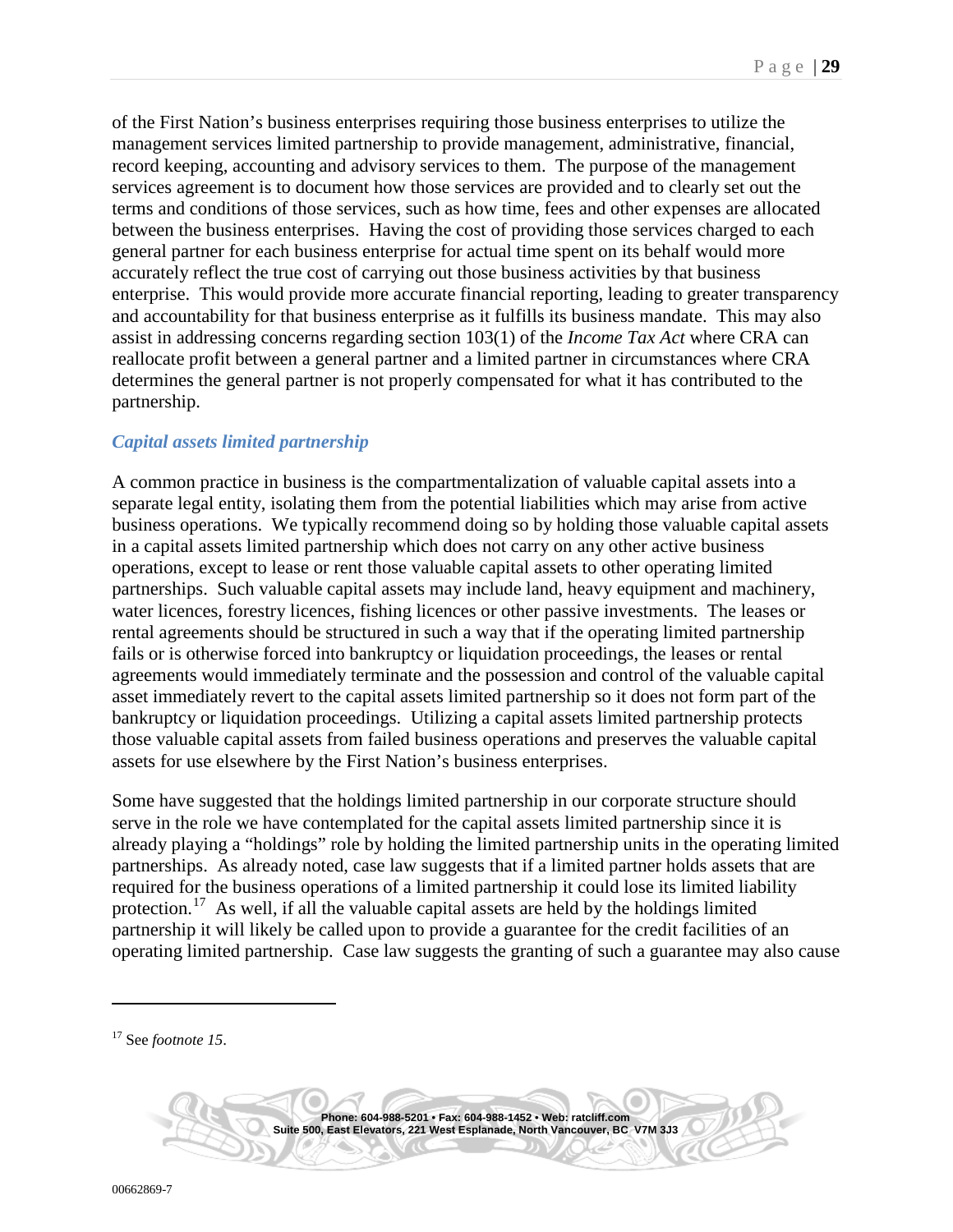a limited partner to lose its limited liability.<sup>[18](#page-29-0)</sup> This would not be of concern for a capital assets limited partnership structured as we recommend since it would not hold limited partnership units in any of the operating limited partnerships. It is therefore prudent to have a capital assets limited partnership hold the valuable capital assets of the First Nation utilized in its economic development.

#### <span id="page-29-1"></span>**CONCLUSION**

With our recommended corporate structure and governance structure, the three primary considerations of limiting liability, maximizing profits (by minimizing taxes and avoiding OSR) and separating politics from business decisions would be achieved. The utilization of corporations and two tiers of limited partnerships would create a double barrier intended to prevent liability from flowing back through to the First Nation while allowing 99.98% of the profits to be allocated back to the First Nation on a tax exempt or tax reduced basis and assist in avoiding OSR claw backs. As well, utilizing the governance structure model we recommend in the Governance and Fiscal Agreement (and *Economic Development Act* for Treaty First Nations) would serve to further separate political considerations from the important business decisions that must be made in order to pursue successful economic development opportunities for First Nations, while ensuring those businesses remain transparent in their operations and are held accountable for their actions. In doing so, the First Nation business enterprises would be better able to conduct themselves in a businesslike manner with a better chance of achieving success, free from political interference, which would likely make them more suitable and desirable as business partners.

We would be happy to discuss these matters with you further if you wish to proceed in setting up your First Nation's economic development with our recommended corporate structure and governance structure.

R. Brent Lehmann © 604-983-7617

<span id="page-29-0"></span><sup>18</sup> See *footnote [11](#page-27-7)*.

 $\overline{a}$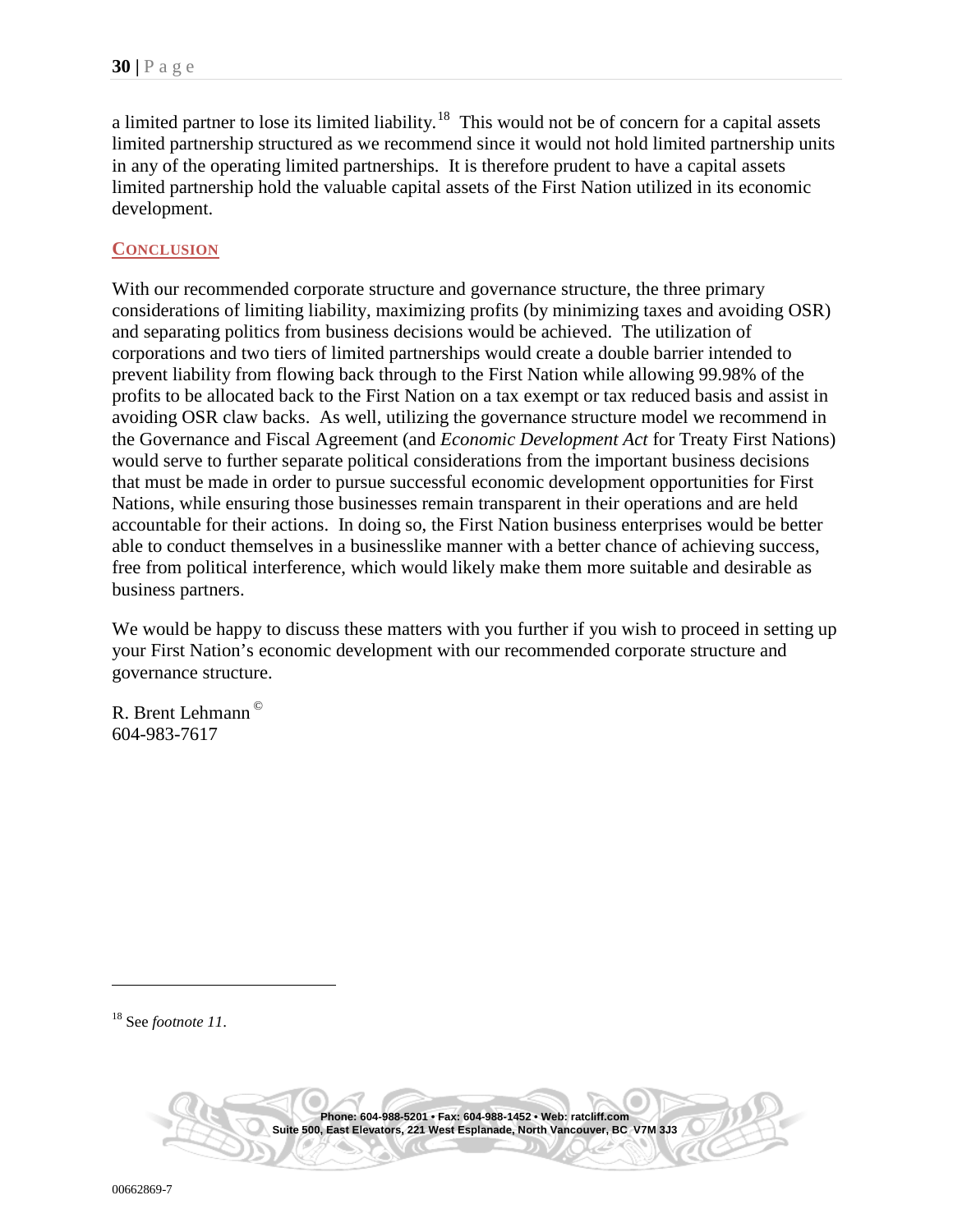## **TABLE OF CONTENTS**

۰